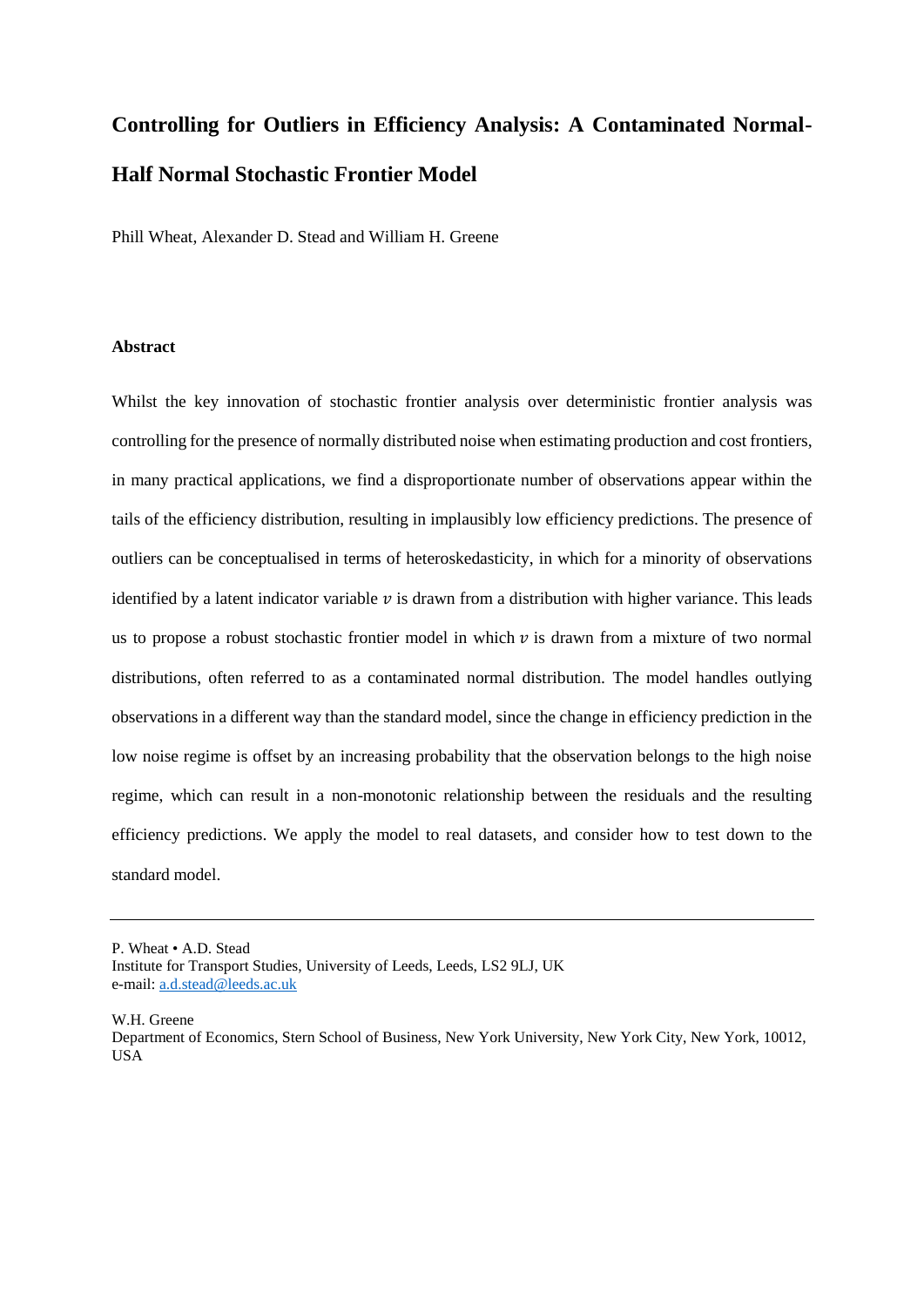#### **1. Introduction**

This paper is concerned with the problem of how to deal appropriately with noise in the stochastic frontier model, when it is suspected that there are observations which have substantial measurement error in the dependent variable. This often occurs when the dependent variable is data is collected from multiple decision making units, and particularly when the dependent variables relates to an accounting measure, such as cost, revenue or profit. Multiple decision making units could be a set of regulated companies or from a set of regional government departments. In all cases, the analyst is relying on agents within the companies to provide data in a means which is comparable to that collected from others.

From a statistical perspective this can be thought of as a heteroskedasticity problem, with the variance of the noise term differing across decision making units. However there are no *a priori* variables which are correlated with the variance of the noise error, and so the usual approach of modelling heteroskedasticity as a function of a set of covariates cannot be undertaken.

To account for this issue, we adopt a mixture approach in which the noise variance is a function of a latent indicator variable, so that observations fall into one of two classes or regimes, one with low noise variance and another with high noise variance, with some unobserved probability. The model formulation is similar to the zero inefficiency stochastic frontier model of Kumbhakar et al. (2013) with the key difference that the variance of the noise term, rather than that of the inefficiency term, differs between regimes. All other parameters are restricted to be the same across the two regimes. Another way of conceptualising the model is that we are assuming a heavy tailed noise distribution, in common with recent proposals by Stead et al. (2017 ; 2018), since a mixture of normal distributions – commonly referred to as a contaminated normal distribution – in which both normal components have identical means and differing variances has excess kurtosis.

The structure of this paper is as follows. Sectio[n 2](#page-2-0) provides a brief literature review on outliers, focusing on the context of SFA, Section [3](#page-4-0) describes the contaminated normal-half normal model and considers efficiency prediction and testing against the standard stochastic frontier, Section 3 provides applications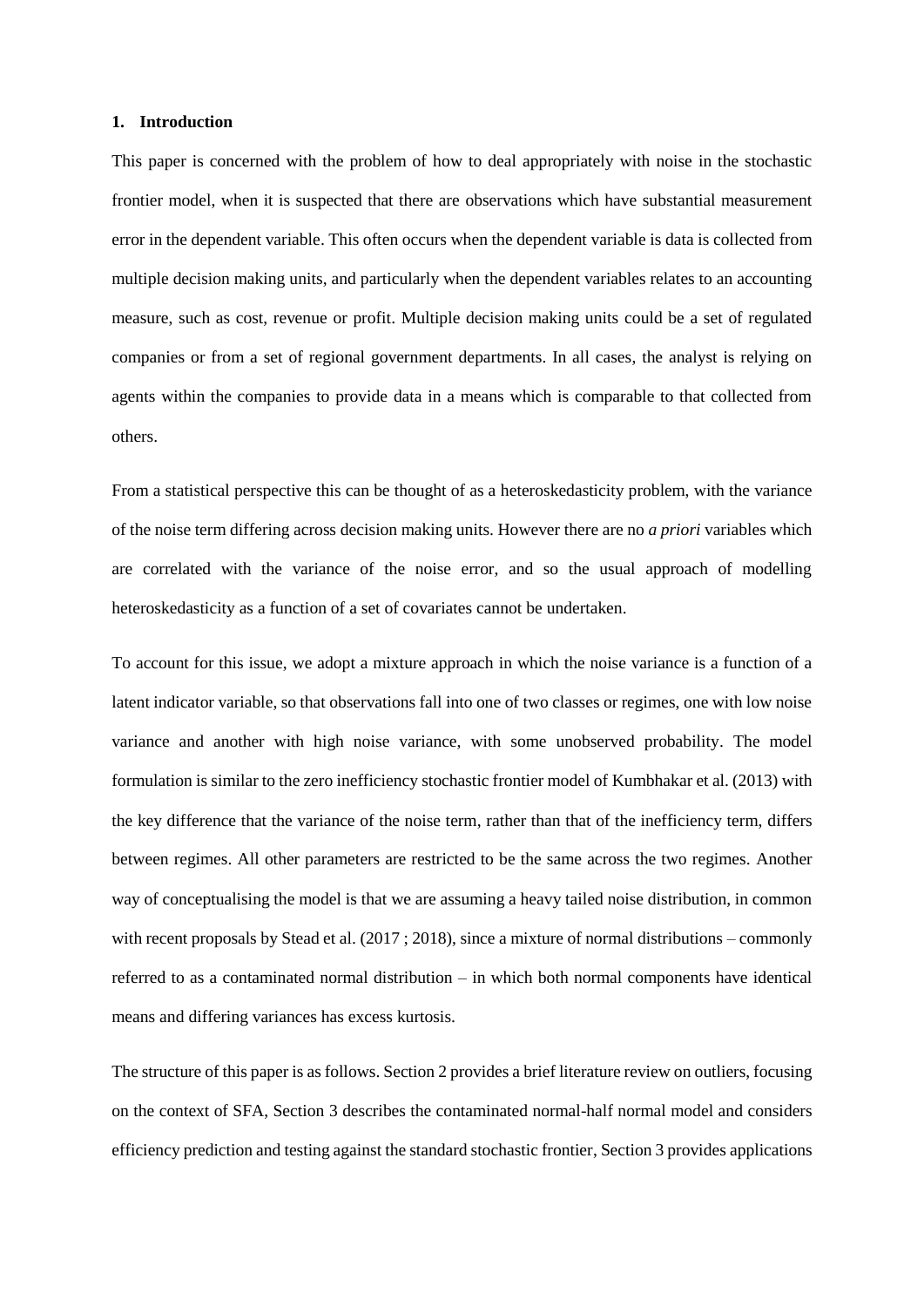to the datasets of Christensen and Greene (1976) electricity costs and the Caves et al. (1984) on airline costs. Finally, we give our conclusions in Section [5.](#page-18-0)

## <span id="page-2-0"></span>**2. Literature Review**

The standard stochastic frontier model applied to cross sectional data (Aigner et al., 1977 ; Meeusen and van Den Broeck, 1977) can be written as:

$$
y_i = x_i' \beta + \varepsilon_i \quad i = 1, ..., N
$$
  

$$
\varepsilon_i = s u_i + v_i
$$
 (1)

Where y is the dependent variable,  $x$  is a vector of covariates and  $\beta$  the associated vector of parameters,  $u_i \sim |N(0, \sigma_u^2)|$  represents inefficiency,  $v_i \sim N(0, \sigma_v^2)$  represents statistical noise, and for a production frontier  $s = 1$ , while for a cost frontier  $s = -1$ . *N* is the sample size. The standard model therefore explicitly controls for noise, and predictions for u based on the distribution of  $u_i | \varepsilon_i$ , as proposed by Jondrow et al. (1982) allows the analyst to decompose the estimated residual  $\varepsilon$  into noise and inefficiency. However, given the assumption of normality of  $v_i$ , the model does not allow for heavy tails in the noise distribution, i.e. outliers in the data.

An extensive literature review of methods of handling outliers in the context of stochastic frontier analysis (SFA) is provided by Stead et al. (2017b), which possibilities such as the detection and removal of outliers, the use of alternative efficiency predictors or efficiency distributions, heteroskedastic stochastic frontier (SF) models, and alternative noise distributions. The authors argue that the latter method is the best way of explicitly allowing for the presence of outliers in the data and alleviating their effects, i.e. inflated inefficiency variance and insufficient shrinkage of efficiency predictions at the tails.

Previous proposals for alternative noise distributions in SFA include the Student's *t* distribution (Tancredi, 2002), the Cauchy distribution (Nguyen, 2010 ; Gupta and Nguyen, 2010) and the Laplace distribution (Nguyen, 2010 ; Horrace and Parmeter, 2015). In all of the aforementioned studies, the proposed noise distribution is paired with its left truncation, and the convolution of the noise and inefficiency distribution has a closed form. In contrast, the convolutions of these noise distributions with some of the more commonly used inefficiency distributions in SFA, e.g. the half normal or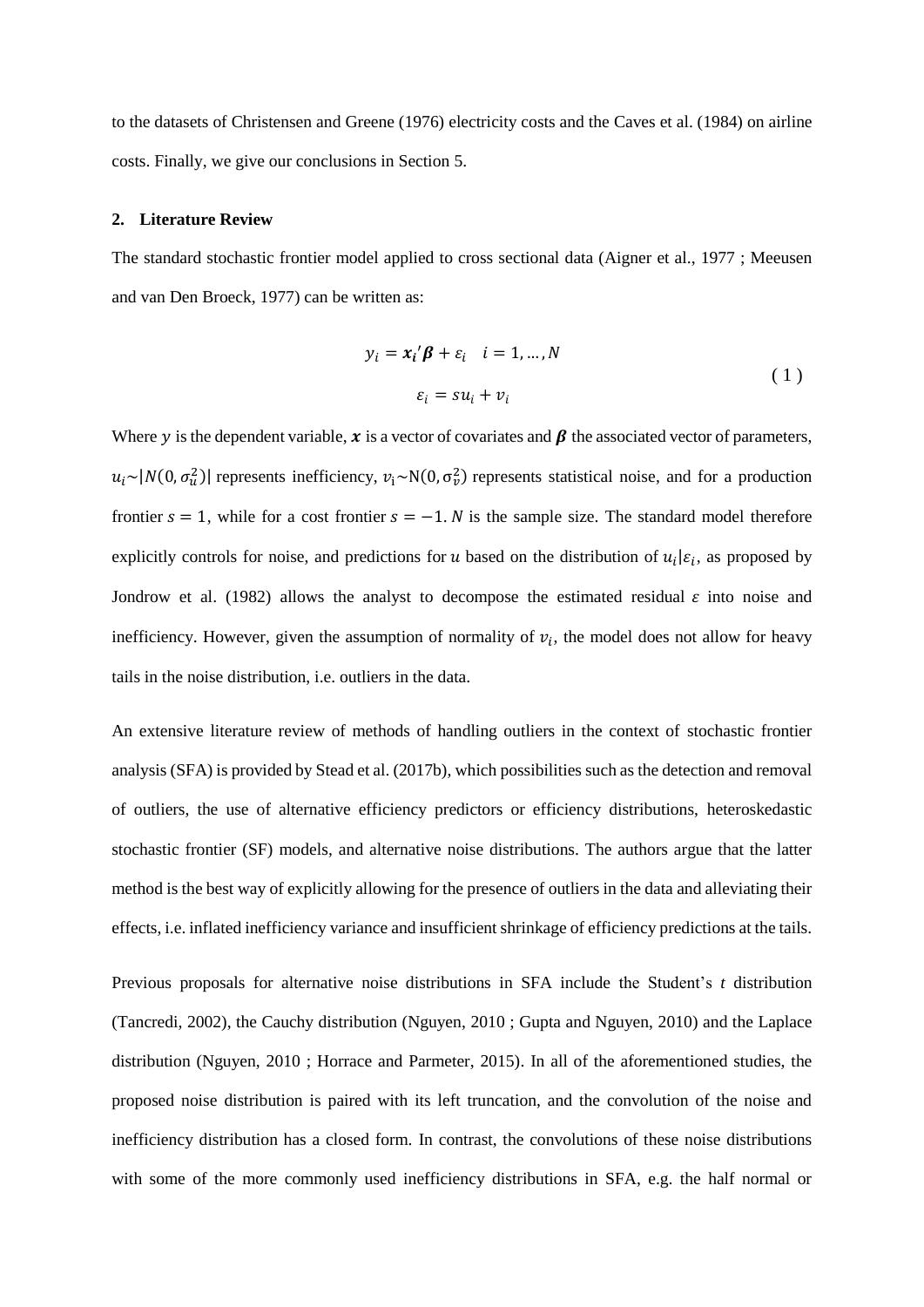exponential distributions, do not have closed forms. Stead et al. (2017 ; 2018) therefore propose the use of maximum simulated likelihood methods – see Train (2009), or Greene (2003) for an explanation in the context of SFA – to pair the canonical inefficiency distributions with the logistic and Student's *t* noise distributions, respectively, allowing for more direct comparison to the standard SF model; the advantages of the Student's *t* distribution in particular is its flexibility as its kurtosis may vary with the degrees of freedom parameter, and its ability to nest the normal distribution as this parameter approaches infinity.

By assuming heavy tailed noise distributions in this way, the SF model is made more robust to outliers, and in particular the efficiency predictions for outlying observations in either direction can be substantially different from those obtained from the standard SF model. As alluded to in the previous section, an alternative way of accounting for outliers is in terms of heteroskedasticity in the noise term. A number of studies have explored the issue of heteroskedasticity in the context of SF models, mainly introducing heteroskedasticity in the inefficiency term, the variance of which is modelled as a function of a vector of covariates, as in Reifschneider and Stevenson (1991), Caudill and Ford (1993) and Caudill et al. (1995). Hadri (1999) introduces a doubly heteroskedastic SF model, in which the noise variance is likewise modelled as a function of a set of covariates.

However, we do not actually observe the extent of misreporting, or have any other variable capturing the extent to which an observation is outlying. This can be seen as a latent variable problem, in which the variable determining the noise variance is not observed. A simple way to model this would be to imagine that we have two classes, or regimes, to which observations may belong: one with a lower variance, and another with a higher variance, membership being denoted by a latent dummy variable. Outside of the context of SFA, Huber (1964) introduced the contamination model, in which a proportion of observations are drawn from a contaminating distribution, as a robust alternative to OLS; in our context the contaminating distribution is simply a higher variance distribution, such that the distribution of  $\nu$  is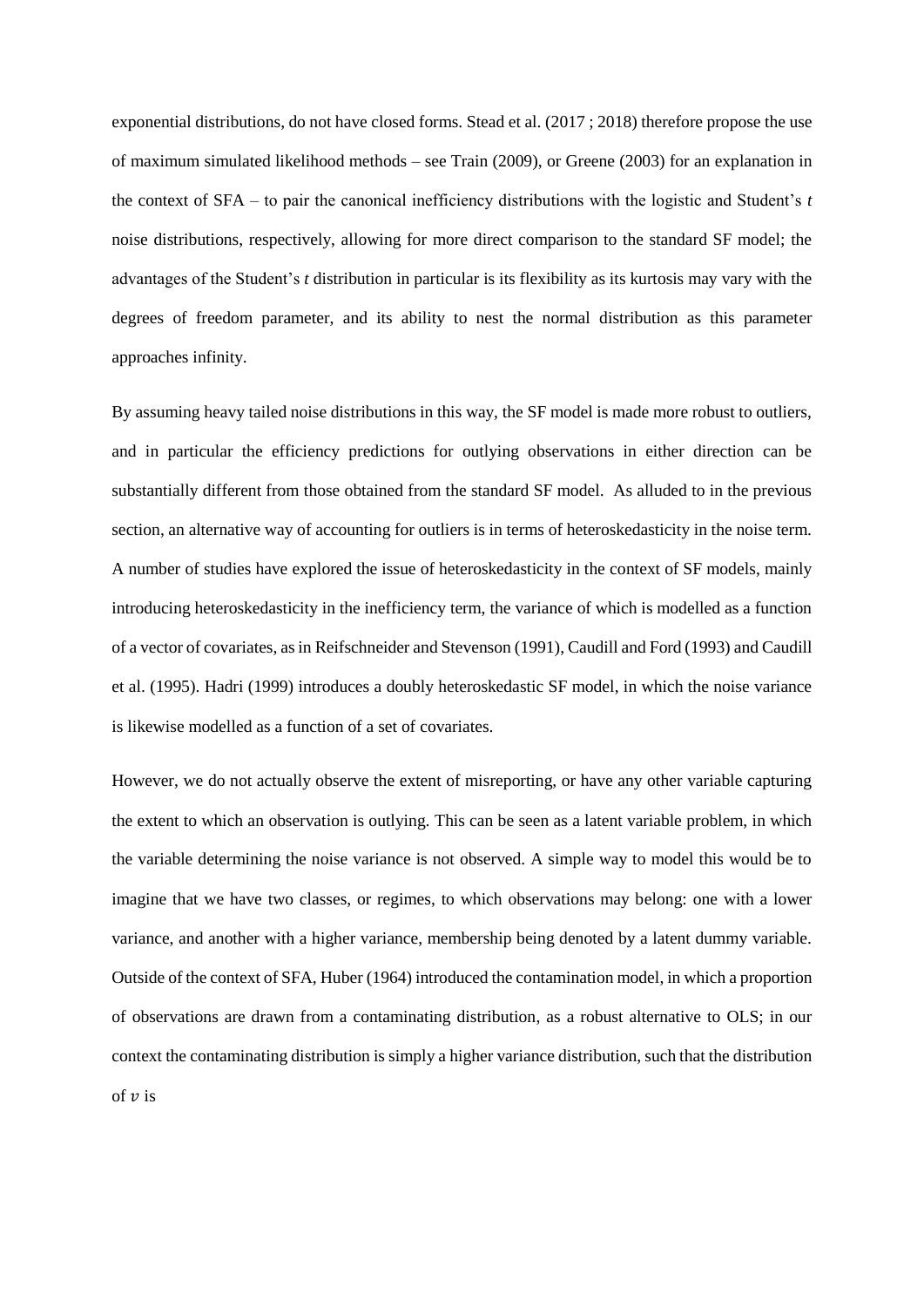<span id="page-4-1"></span>
$$
f_v(v) = p \frac{1}{\sigma_{v1}} \phi\left(\frac{v}{\sigma_{v1}}\right) + (1-p) \frac{1}{\sigma_{v2}} \phi\left(\frac{v}{\sigma_{v2}}\right)
$$
 (2)

Where  $\sigma_{v1}$  and  $\sigma_{v2}$  are the standard deviations of the normal components, and p is the mixing proportion, or the probability that an observation belongs to the first regime. In other words,  $\nu$  is drawn from a mixture of normal distributions, also known as a contaminated normal distribution, or more specifically in this case the scale contaminated normal distribution. This distribution, providing that the variances of the two normal components differ, always has excess kurtosis, and we can therefore also see this model as a further addition to the literature on introducing heavy tailed distributions for  $\nu$ .

As discussed above, recent developments in this literature have been the pairing of heavy tailed noise distributions with any given inefficiency distribution via simulation (Stead et al., 2018), and the proposal of a Student's  $t$  distribution for  $v$ , which allows the degree of kurtosis to vary and nests the normal distribution (Stead et al., 2017). The model proposed in this study, in which  $\nu$  follows a contaminated normal distribution, retains these advantages: since the contaminated normal distribution nests the normal distribution when  $\sigma_{v1} = \sigma_{v2}$  or p is equal to zero or one, the model nests the standard SF model, and kurtosis is a function of all three parameters. In addition, since it is clear that if the convolution of a normal distribution and a given inefficiency distribution has a closed form then the convolution of a contaminated normal distribution with that inefficiency distribution will also have a closed form, the contaminated normal distribution has the advantage that its pairing with many of the proposed distributions for  $u$  does not require simulation; the derivation of likelihood functions, efficiency predictors, etc. is also straightforward.

#### <span id="page-4-0"></span>**3. Model**

The model we propose is similar to the standard model in. Given that  $u$  is drawn from a one sided distribution the probability density function for  $\varepsilon$ , suppressing the *i* subscript, is given by the convolution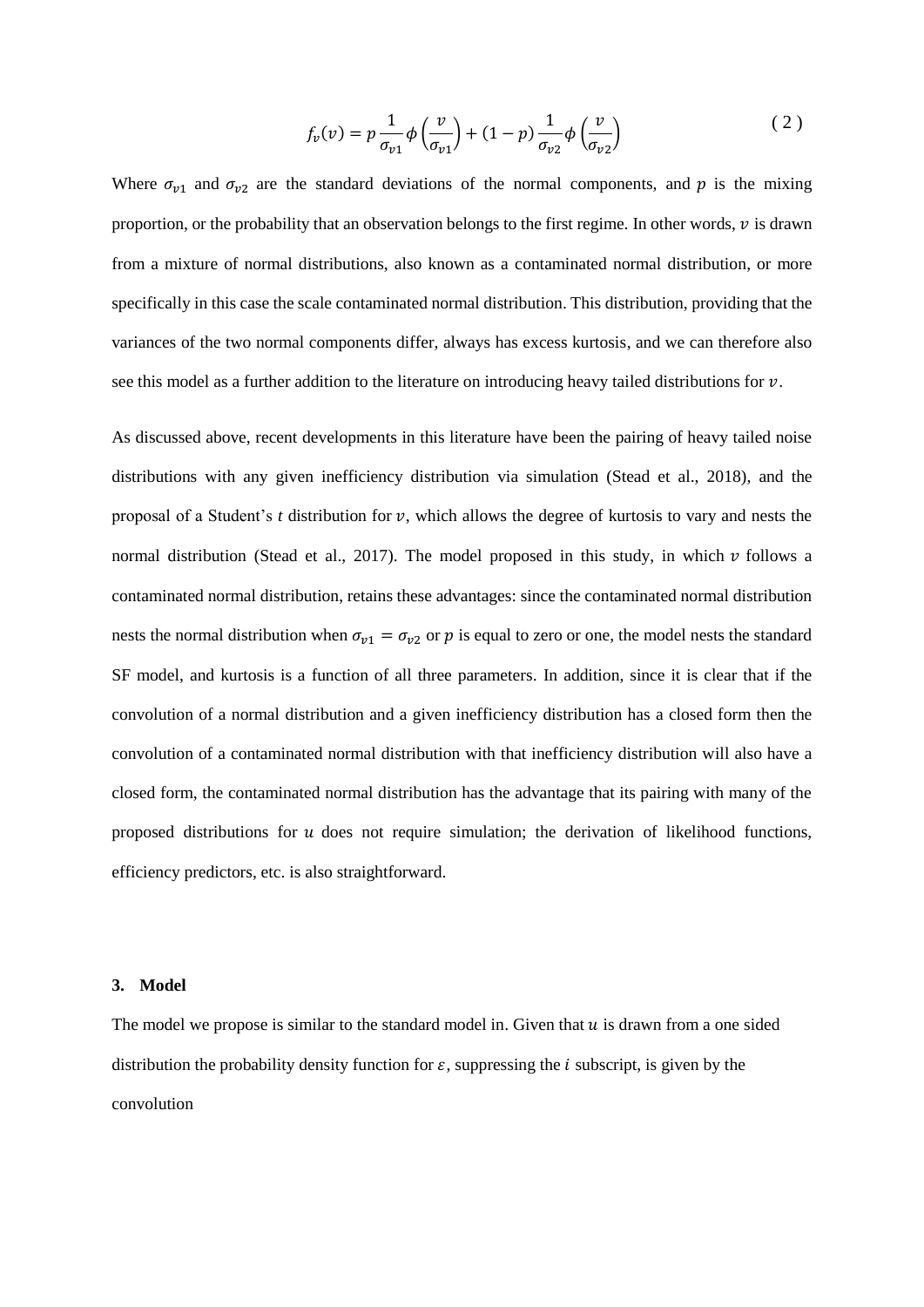$$
f_{\varepsilon}(\varepsilon) = \int_0^\infty f_{\nu}(\varepsilon + s u) f_u(u) du \tag{3}
$$

Where  $f_u$  is the probability density function for u. Where  $f_v$  is as given in (2) it is clear that this becomes

$$
f_{\varepsilon}(\varepsilon) = p \int_0^{\infty} \frac{1}{\sigma_{v1}} \phi \left( \frac{\varepsilon + su}{\sigma_{v1}} \right) f_u(u) du + (1 - p) \int_0^{\infty} \frac{1}{\sigma_{v2}} \phi \left( \frac{\varepsilon + su}{\sigma_{v2}} \right) f_u(u) du \tag{4}
$$

That is, the weighted sum of the convolutions of normally distributed random variables with  $u$ . Therefore, for any given distribution of  $u$ , the integrals simply give the probability density function for  $\varepsilon$  when  $\nu$  is normally distributed. In the normal-half normal case, this is given by Aigner et al. (1977), and substituting this in gives

$$
f_{\varepsilon}(\varepsilon) = \sum_{j=1}^{2} p_j \frac{2}{\sqrt{\sigma_{vj}^2 + \sigma_u^2}} \phi \left( \frac{\varepsilon}{\sqrt{\sigma_{vj}^2 + \sigma_u^2}} \right) \Phi \left( -\frac{s \varepsilon \sigma_u / \sigma_{vj}}{\sqrt{\sigma_{vj}^2 + \sigma_u^2}} \right)
$$
 (5)

Where  $p_1 = p$  and  $p_2 = 1 - p$ . Note that, due to the additive nature of the likelihood function, the log-likelihood function is not linearised in contrast to those of other SF models, and therefore the first order conditions are somewhat cumbersome: these are given in the appendix. While we focus on the contaminated normal-half normal case, it is straightforward to derive the log-likelihood function when  $\mu$  follows some other distribution in the same way, by simply substituting in the probability density function for  $\varepsilon$  when  $\nu$  is normally distributed.

#### **3.1. Testing Against the Standard SF Model**

If  $\sigma_{v1} = \sigma_{v2}$  or  $p_j = 0$   $\forall j = 1,2$ , then the model reduces to the normal-half normal model. Clearly, it is desirable to test either of these null hypotheses in order to assess the performance of the model against the standard SF model. However, under either null hypothesis the parameter of interest in on a boundary, and there is also an unidentified nuisance parameter. The distribution of the likelihood ratio statistic in these cases is therefore uncertain.

This is a familiar issue in latent class modelling generally, and therefore testing to determine the appropriate number of classes in this way is usually done using some information theoretic or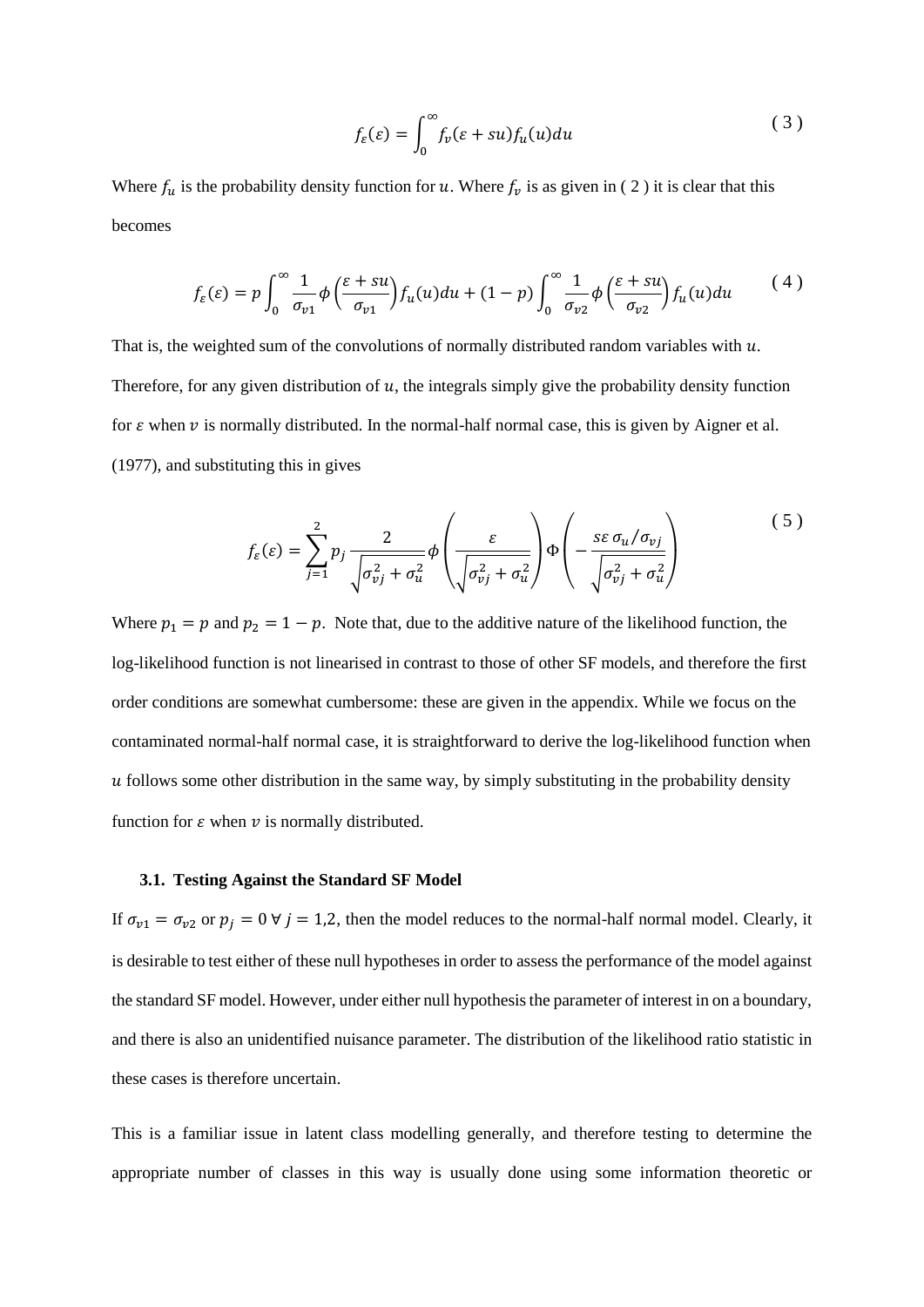bootstrapping approach instead. Nylund et al. (2007) present evidence using simulated data on the relative effectiveness of each of the commonly used approaches, finding that a bootstrap likelihood ratio test performs well in general, and that the Bayesian Information Criterion (BIC) (Schwarz, 1978) outperformed other information criteria. In this paper, we use the Akaike Information Criteria (AIC) and BIC to inform model selection.

## **3.2. Conditional probability and efficiency predictors**

The most commonly used efficiency predictor in the SF literature is the mean of the distribution of  $u | \varepsilon$ as proposed by Jondrow et al. (1982). This is derived by solving the integral

$$
E(u|\varepsilon) = \frac{\int_0^\infty u f_\nu(\varepsilon + su) f_u(u) du}{f_\varepsilon(\varepsilon)}
$$
(6)

And similar to the likelihood function, given  $f_v$  this is simply a weighted sum of means as if  $v$  was normally distributed, as given in Jondrow et al. (1982). This gives

$$
E(u|\varepsilon) = \sum_{j=1}^{2} \frac{p_j \sigma_u \sigma_{vj}}{\sqrt{\sigma_{vj}^2 + \sigma_u^2}} \left[ \frac{\phi \left( \frac{s \varepsilon \sigma_u / \sigma_{vj}}{\sqrt{\sigma_{vj}^2 + \sigma_u^2}} \right)}{\phi \left( -\frac{s \varepsilon \sigma_u / \sigma_{vj}}{\sqrt{\sigma_{vj}^2 + \sigma_u^2}} \right)} - \frac{s \varepsilon \sigma_u / \sigma_{vj}}{\sqrt{\sigma_{vj}^2 + \sigma_u^2}} \right]
$$
(7)

Which is the weighted sum of predictions from the two regimes. Each observation is weighted by the same probabilities, since *a priori* observation-specific probabilities are not known. However in practice, the larger  $|\varepsilon_i|$ , the greater the probability will be that the observation belongs to the regime with the largest noise variance parameter. An alternative is therefore to weight each regime by conditional probabilities which are observation-specific and reflect this fact. We denote the probability that a specific observation *i* belongs to the regime *j*, conditional on  $\varepsilon$ , as  $p_i$ , which is given by: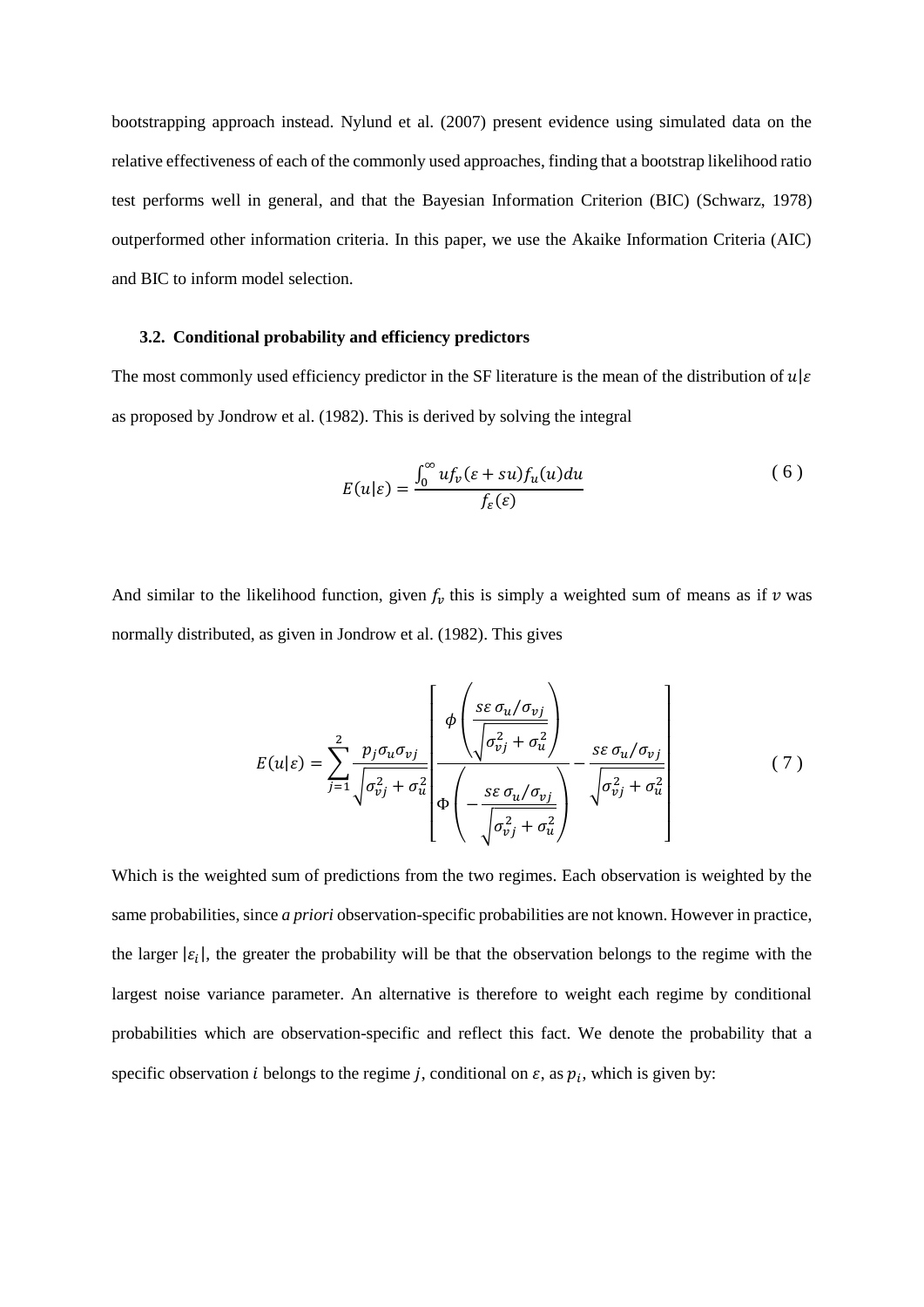$$
p_{ij} = \frac{p_j \frac{2}{\sqrt{\sigma_{v1}^2 + \sigma_u^2}} \phi \left(\frac{\varepsilon_i}{\sqrt{\sigma_{v1}^2 + \sigma_u^2}}\right) \Phi \left(-\frac{s \varepsilon_i \sigma_u / \sigma_{v1}}{\sqrt{\sigma_{v1}^2 + \sigma_u^2}}\right)}{\sum_{j=1}^2 p_j \frac{2}{\sqrt{\sigma_{vj}^2 + \sigma_u^2}}} \phi \left(\frac{\varepsilon_i}{\sqrt{\sigma_{vj}^2 + \sigma_u^2}}\right) \Phi \left(-\frac{s \varepsilon_i \sigma_u / \sigma_{vj}}{\sqrt{\sigma_{vj}^2 + \sigma_u^2}}\right)}
$$
(8)

In terms of predictors of inefficiency, in line with the literature, particularly, Kumbhakar et al. (2013) we can consider two candidates. The first candidate is to assign each observation a regime post estimation based on whether  $p_i > 0.5$  and use the Jondrow et al. (1982) predictor for inefficiency in that regime. The second candidate is to compute a weighted predictor based on the Jondrow et al. (1982) predictors for each of the regimes weighted by the conditional probabilities. Of the two, we favour the latter for two reasons. Firstly, this makes most use of the available information from estimation rather than adopting a threshold approach for which regime the observation belongs. The weighted approached is equivalent to the expectation of the inefficiency conditional on the realised error applied to both the probability of belonging to each regime and the inefficiency distribution within each regime. This is in the spirit of the original proposal of using the conditional expectation as a predictor of inefficiency by Jondrow et al (1982). Secondly, the motivation for the model is not to pigeonhole individual DMUs into one regime or another, instead it is to allow the probability that an observation belongs to the noisy regime—i.e. that it is an outlier—to vary. Thus our preferred inefficiency predictor is:

<span id="page-7-0"></span>
$$
E(u_i|\varepsilon_i) = \sum_{j=1}^2 \frac{p_{ij}\sigma_u \sigma_{vj}}{\sqrt{\sigma_{vj}^2 + \sigma_u^2}} \left[ \Phi\left(\frac{s\varepsilon_i \sigma_u/\sigma_{vj}}{\sqrt{\sigma_{vj}^2 + \sigma_u^2}}\right) - \frac{s\varepsilon_i \sigma_u/\sigma_{vj}}{\sqrt{\sigma_{vj}^2 + \sigma_u^2}} \right]
$$
(9)

One important implication of the inefficiency predictor is that inefficiency in this model is not a monotonic function of the estimated residual, in contrast to the ALS model. In particular large positive and negative residuals imply greater weight to the noisy regime and as such the predictor of inefficiency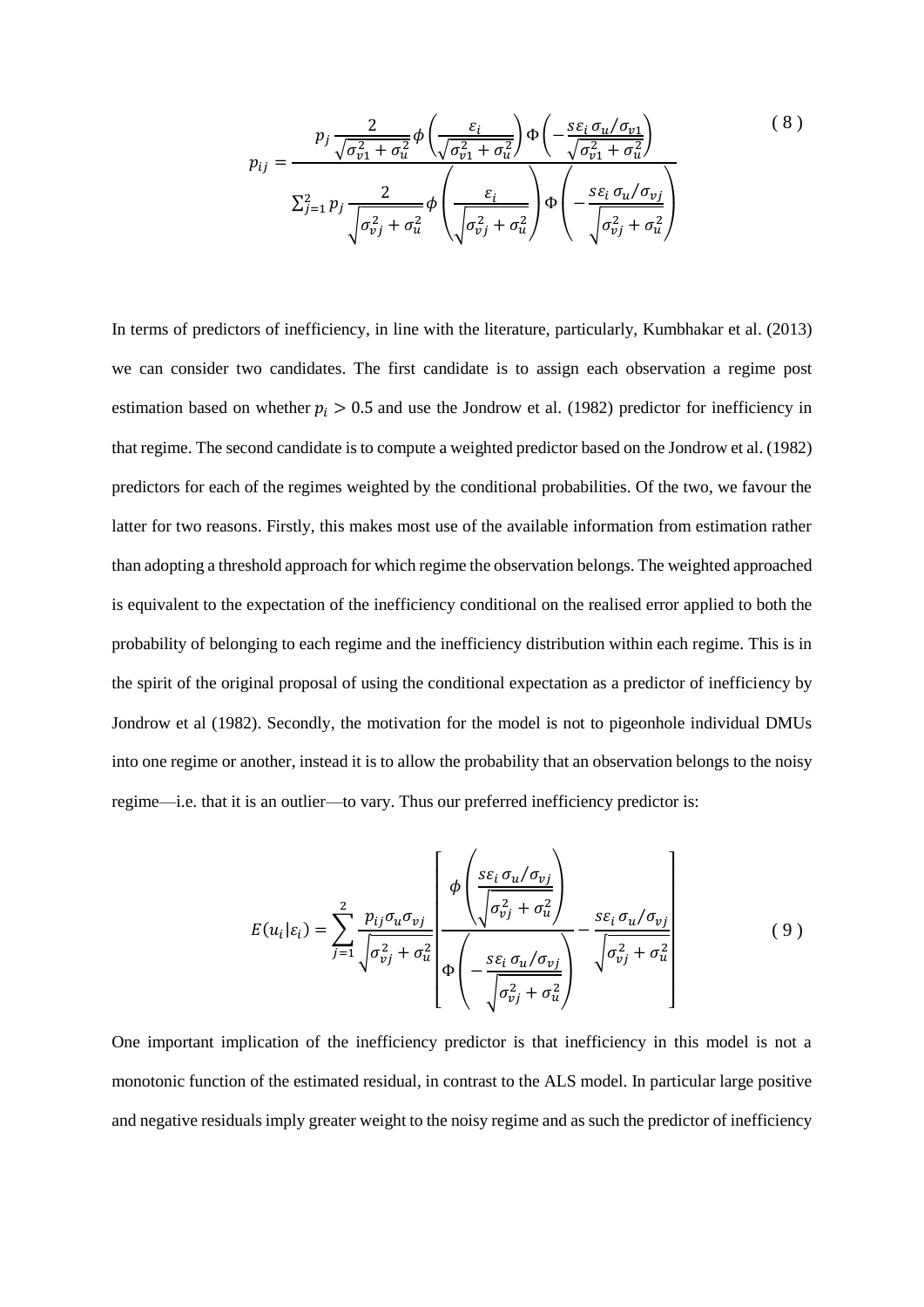is closer to the un-conditional mean of the inefficiency distribution due to the relatively higher noise in that regime. This issue is returned to in the empirical examples.

Wheat et al. (2014) show that minimum width prediction intervals are derived by solving the integral

<span id="page-8-0"></span>
$$
\min_{U,L} U - L + \lambda \big[ F_{u|\varepsilon}(L) + 1 - F_{u|\varepsilon}(U) - \alpha \big] \tag{10}
$$

And that there are two possible solutions: either  $L = 0$ , in which case U is given by the quantile function for the distribution of  $u | \varepsilon$  evaluated at  $1 - \alpha$ , or

$$
\exists f_{u|\varepsilon}(L) = f_{u|\varepsilon}(U) : \int_{L}^{U} f_{u|\varepsilon}(u|\varepsilon) du = 1 - \alpha, \qquad L, U > 0 \tag{11}
$$

In the former case, it is obvious that the quantile function for the distribution of  $u | \varepsilon$  is the weighted sum of that when v is normally distributed: Horrace and Schmidt (1996) give the quantile function for  $u | \varepsilon$ for the normal-half normal model, and therefore for the contaminated normal-half normal model, we arrive at

$$
U = \sum_{j=1}^{2} \frac{p_j \varepsilon \sigma_u^2}{\sigma_{vj}^2 + \sigma_u^2} + \sum_{j=1}^{2} \frac{p_j \sigma_u \sigma_{vj}}{\sqrt{\sigma_{vj}^2 + \sigma_u^2}} \Phi^{-1} \left[ \alpha \Phi \left( -\frac{\varepsilon \sigma_u / \sigma_{vj}}{\sqrt{\sigma_{vj}^2 + \sigma_u^2}} \right) \right]
$$
(12)

In the latter case, it is equally clear that the integral in [\( 11](#page-8-0) ) is the weighted sum of the same integrals when  $v \sim N(0, \sigma_{v1})$  and  $v \sim N(0, \sigma_{v2})$ , and therefore the formulae derived by Wheat et al. (2014) become

$$
U = \sum_{j=1}^{2} \frac{p_j \varepsilon \sigma_u^2}{\sigma_{vj}^2 + \sigma_u^2} + \sum_{j=1}^{2} \frac{p_j \sigma_u \sigma_{vj}}{\sqrt{\sigma_{vj}^2 + \sigma_u^2}} \Phi^{-1} \left[ \frac{2 - \alpha}{2} \Phi \left( -\frac{\varepsilon \sigma_u / \sigma_{vj}}{\sqrt{\sigma_{vj}^2 + \sigma_u^2}} \right) \right]
$$
(13)  

$$
L = \sum_{j=1}^{2} \frac{p_j \varepsilon \sigma_u^2}{\sigma_{vj}^2 + \sigma_u^2} + \sum_{j=1}^{2} \frac{p_j \sigma_u \sigma_{vj}}{\sqrt{\sigma_{vj}^2 + \sigma_u^2}} \Phi^{-1} \left[ \frac{\alpha}{2} \Phi \left( -\frac{\varepsilon \sigma_u / \sigma_{vj}}{\sqrt{\sigma_{vj}^2 + \sigma_u^2}} \right) \right]
$$

In the contaminated normal-half normal case. Again, in practice we will prefer to replace with the posterior probability  $p_{ij}$ .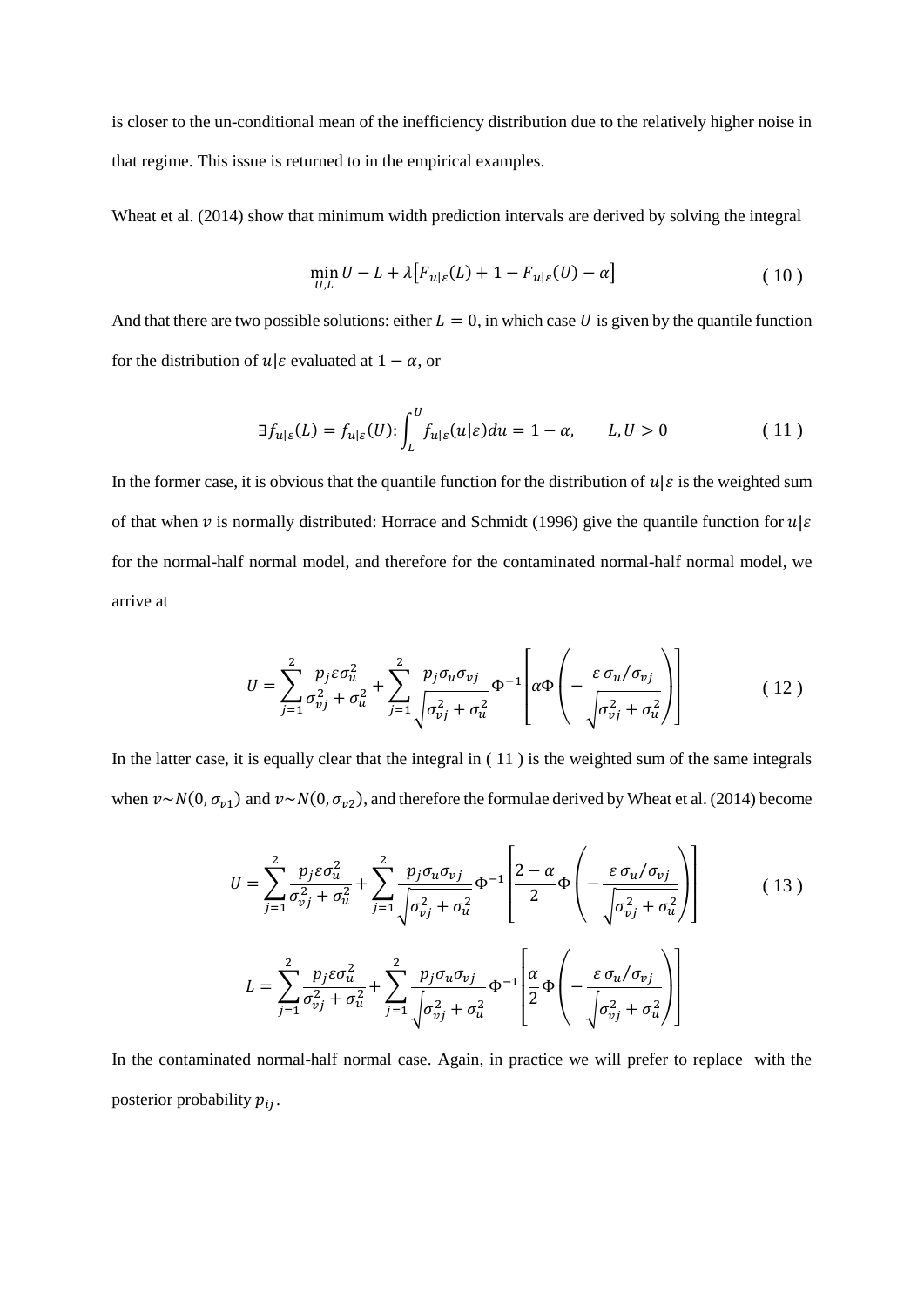#### **4. Empirical examples**

We now apply the model to two commonly used datasets. The purpose of the use of three (as opposed to one) datasets is to illustrate the features of the model and to demonstrate that the model can be applied in multiple settings. For each dataset we provide the parameter estimates, an efficiency against residual plot and descriptive statistics for the efficiency scores predicted from the normal half normal and latent class model.

Before proceeding with a description of the results for each dataset we offer our experience of estimation of this model using real data. As previously stated we use the latent class estimation routines in LIMDEP v10 to estimate this model and we have replicated the results in Stata<sup>1</sup>. This estimation routine convergence in all empirical cases and all estimations took less than one second on an Intel i7 machine (2.6GHz). However particular note needs to be given to starting values. As a general rule we adopted the parameter estimates for the ALS frontier model as starting values for the frontier parameters ( $\beta$ ) and the estimate of  $\sigma_u^2$ . For  $(\sigma_v^2 | q = 1,2)$  we adopt 0.95.  $\hat{\sigma}_v^2$  and 1.05.  $\hat{\sigma}_v^2$  where  $\hat{\sigma}_v^2$  is the estimate of  $\sigma_v^2$  from the ALS frontier model. For the electricity and airlines data, after trying various other starting values for the variance components, we concluded that these starting values do provide the basis to reach a global maxima.

#### **4.1. U.S. Electricity Data**

In this section we apply the contaminated normal-half normal SF model to the Christensen and Greene (1976) dataset on US electricity generation costs; this consists of a cross section of 123 utilities from 1970, and includes data on costs, factor prices and factor shares, and electricity generated. We estimate an augmented Cobb-Douglas cost model including a squared output term:

$$
\ln(c_i/e_i) = \beta_0 + \beta_1 \ln q_i + \beta_2 (\ln q_i)^2 + \beta_3 \ln(w_i/e_i) + \beta_4 \ln(r_i/e_i) + \varepsilon_i \tag{14}
$$

-

<sup>11</sup> Code available at http://www.its.leeds.ac.uk/bear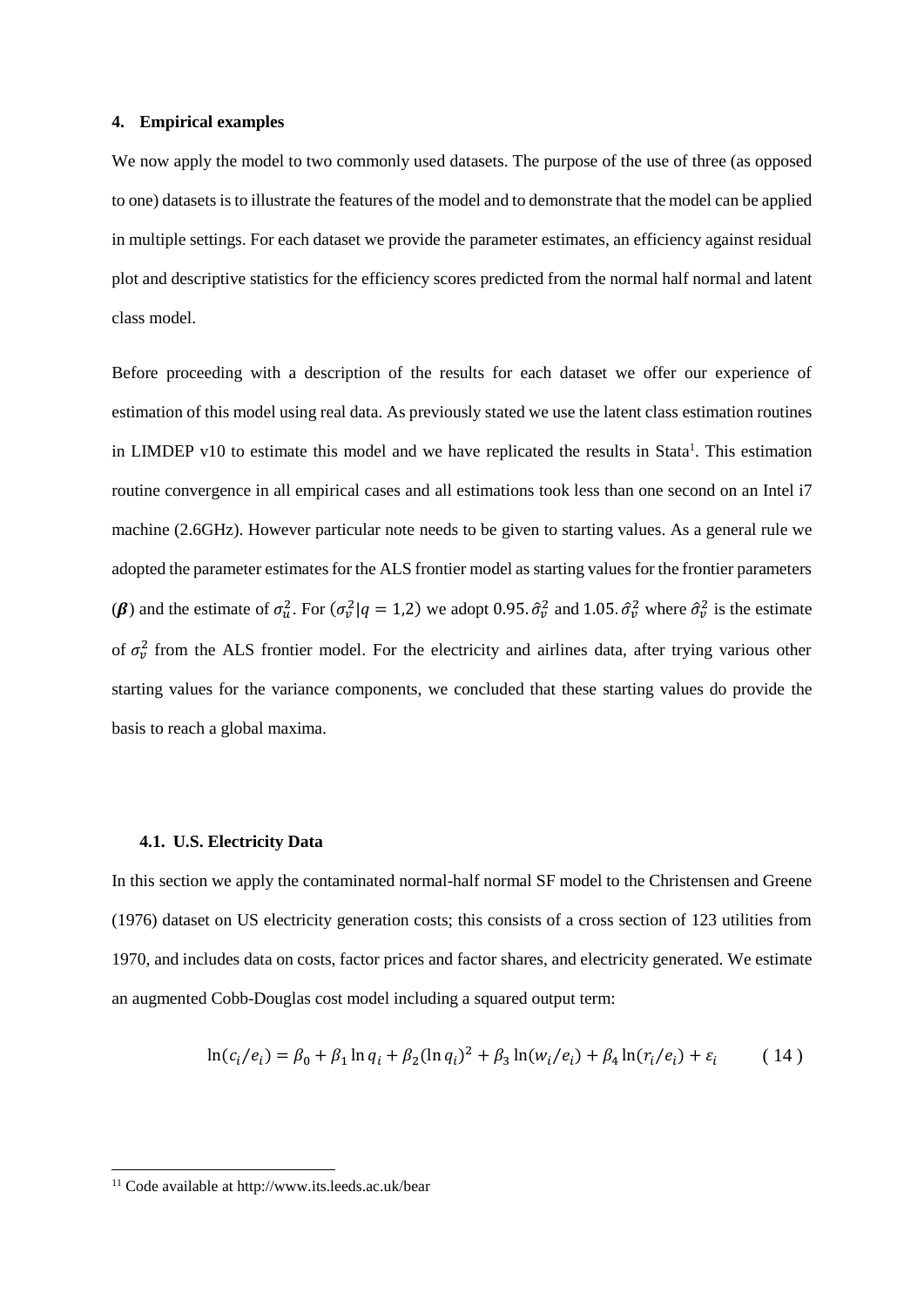Where c is total cost, q is electricity generated, and  $w$ ,  $r$  and  $e$  are prices for labour, capital and energy inputs, respectively. We compare the results from this model to those from the standard normal-half normal SF model in [Table 1.](#page-10-0)

|                                                 | <b>Contaminated Normal-Half Normal</b> |       |     | Normal-Half Normal |       |     |
|-------------------------------------------------|----------------------------------------|-------|-----|--------------------|-------|-----|
|                                                 | Estimate                               | s.e.  | Sig | Estimate           | s.e.  | Sig |
| $\beta_0$                                       | 3.744                                  | 0.011 | *** | 3.735              | 0.035 | *** |
| $\beta_1$ (ln $q_i$ )                           | 0.960                                  | 0.002 | *** | 0.966              | 0.013 | *** |
| $\beta_2$ ((ln $q_i$ ) <sup>2</sup> )           | 0.027                                  | 0.056 | *** | 0.030              | 0.003 | *** |
| $\beta_3$ (ln(w <sub>i</sub> /e <sub>i</sub> )) | 0.327                                  | 0.050 | *** | 0.261              | 0.066 | *** |
| $\beta_4$ (ln( $r_i/e_i$ ))                     | 0.026                                  | 0.036 |     | 0.055              | 0.062 |     |
| $\sigma_{\rm u}$                                | 0.138                                  | 0.049 |     | 0.149              | 0.049 |     |
| $\sigma_{v1}$                                   | 0.067                                  | 0.022 |     | 0.109              | 0.023 |     |
| $\sigma_{\nu}$                                  | 0.262                                  | 0.079 |     |                    |       |     |
| р                                               | 0.845                                  | 0.096 |     | 1.000              |       |     |
| Log Likelihood                                  | 71.345                                 |       |     | 66.865             |       |     |

<span id="page-10-0"></span>Table 1: Outputs from the contaminated normal-half normal model (electricity data)

Statistical significance at the: \* 10% level, \*\* 5% level, \*\*\* 1% level

[Table 1](#page-10-0) shows that the contaminated normal-half normal and normal-half normal SF models yield very similar estimates of the frontier parameters. The difference, as expected, is in the estimated variance parameters. We estimate a standard deviation for  $\nu$  of 0.067 for the first regime and 0.262 for the second regime, with a mixing proportion of 0.845; compared to an estimated standard deviation for  $\nu$  of 0.109 from the normal-half normal model, this means that most observations are drawn from a lower noise variance regime, with a small proportion drawn from a higher variance regime. We also see that the estimated  $VAR(u)$  is smaller than that from the normal-half normal model. The variance of  $u$  is given by

$$
VAR(u) = \frac{\pi - 2}{\pi} \sigma_u^2 \tag{15}
$$

While the variance of  $\nu$  is given by

$$
VAR(v) = \sigma_v^2 \tag{16}
$$

$$
VAR(v) = p\sigma_{v1}^2 + (1 - p)\sigma_{v2}^2 \tag{17}
$$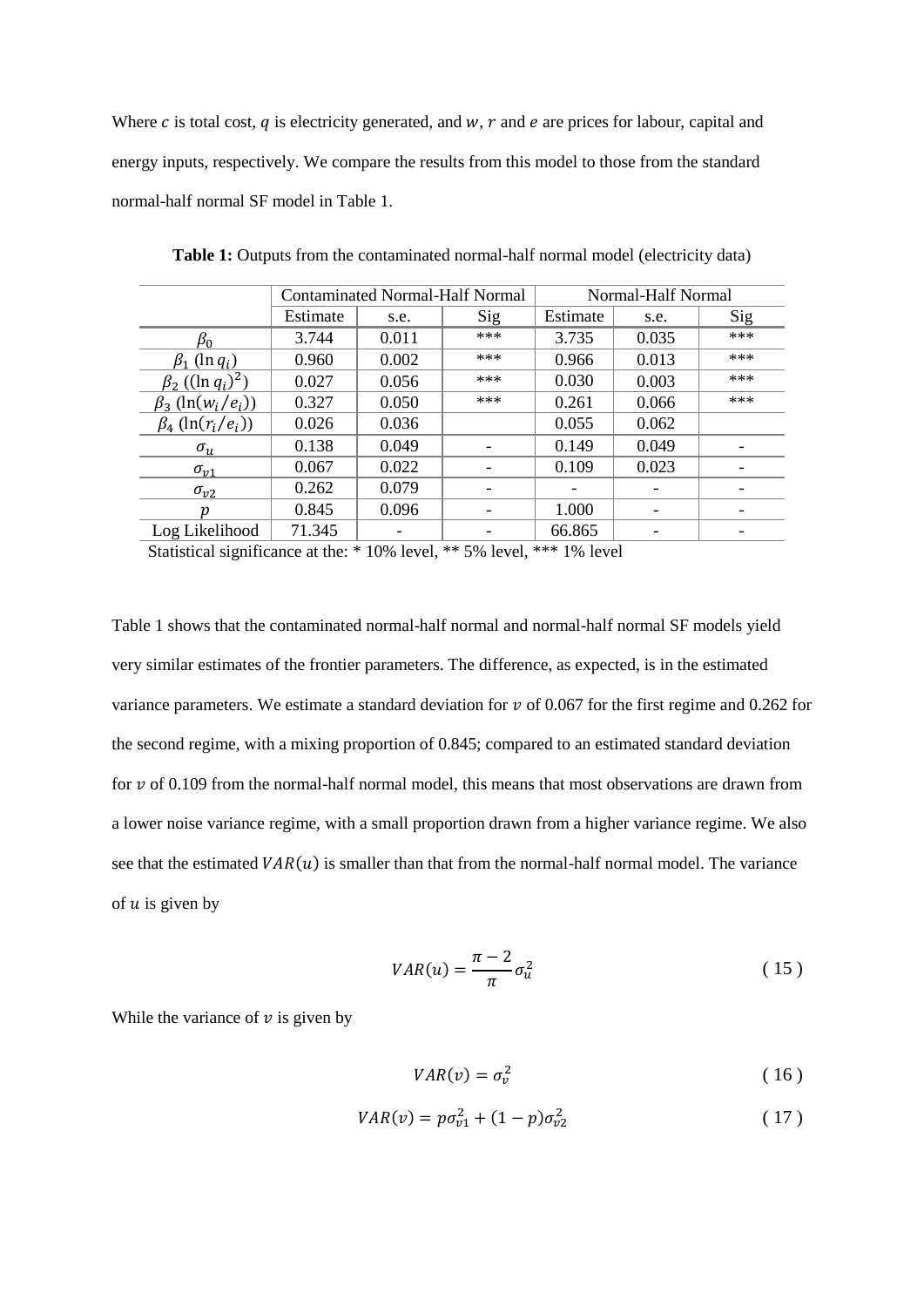In the contaminated normal and normal cases, respectively. The variances of the error components, and of the composed error, is given in [Table 2.](#page-11-0) We can see that, as expected, we obtain a lower estimated  $VAR(u)$  and a higher estimated  $VAR(v)$  from the contaminated normal-half normal model.

<span id="page-11-0"></span>

|                    | Contaminated Normal-Half Normal | Normal-half normal |
|--------------------|---------------------------------|--------------------|
| VAR(u)             | 0.007                           | 0.008              |
| VAR(v)             | 0.014                           | 0 012              |
| $VAR(\varepsilon)$ | 0.021                           | 0.020              |

**Table 2:** Estimated error variances (electricity data)

In line with the discussion in Section [2,](#page-2-0) we would expect given these results to obtain a narrower range of efficiency predictions. We calculate efficiency predictions according to the formula given in [\( 9](#page-7-0) ), and compare these to those obtained from the standard model. [Figure 1](#page-11-1) shows the relationship between the residuals and efficiency scores in both cases.



<span id="page-11-1"></span>Figure 1: Scatterplot of cost efficiency scores vs residuals (electricity data)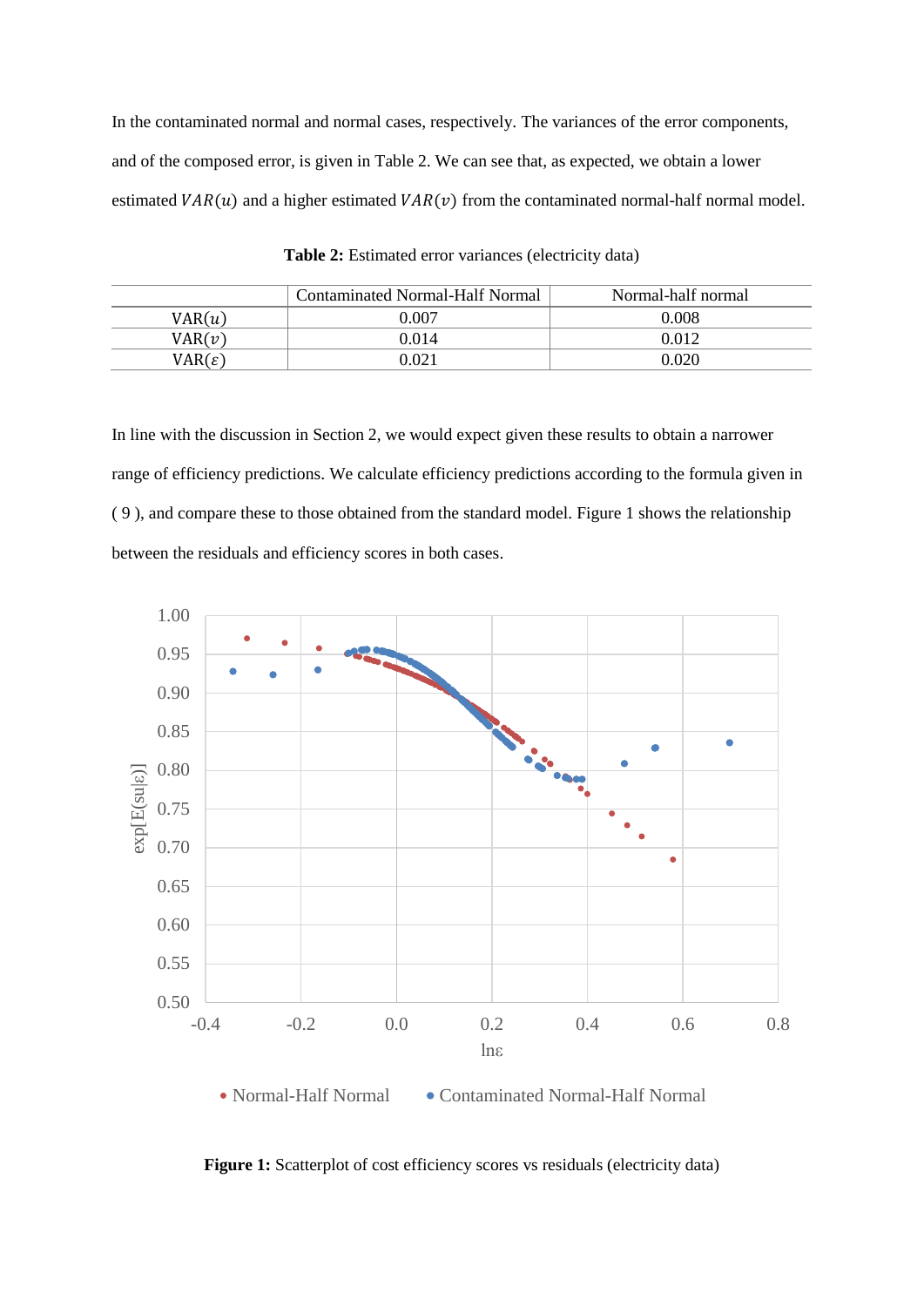We can see that, as expected, the efficiency predictions from the contaminated normal-half normal model have a considerably narrower range; the mean efficiency prediction was also higher. Specifically, the efficiency predictions from the contaminated normal-half normal model range from 0.789 to 0.956, with a mean of 0.897, while predictions from the normal-half normal model range from 0.685 to 0.971, with a mean of 0.890.

Another important feature of the contaminated normal-half normal model is that the relationship between the efficiency predictions is non-monotonic. For most of the range, efficiency decreases as the residual becomes large, however, for outlying observations this relationship is reversed. Intuitively this is because the larger  $|\varepsilon|$  becomes, the more likely it is that an observation is simply an outlier, and the uncertainty around predictions of  $u$  increases. [Figure 2](#page-12-0) shows the relationship between the efficiency predictions and residuals in the first and second (high and low noise) regimes, along with the conditional probability that an observation belongs to the first, and the weighted prediction.



<span id="page-12-0"></span>**Figure 2:** Efficiency scores and probabilities vs residuals (electricity dataset)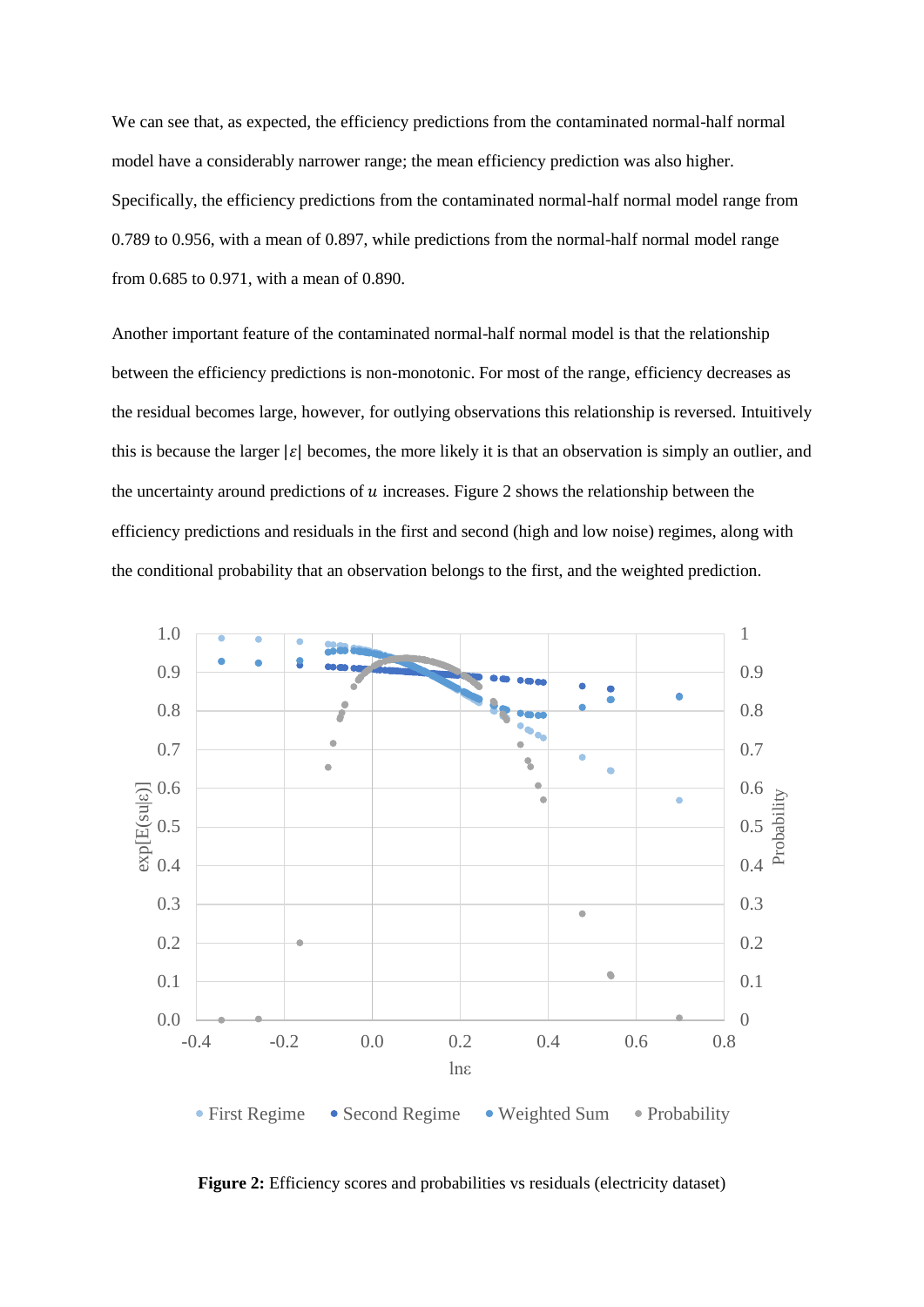From above, we can see that non-monotonicity arises, despite the fact that the relationship in each regime is monotonic, because the probability of belonging to the second, noisy, regime increases with  $|\varepsilon|$ . The resulting non-monotonic relationship is similar to that found by Stead et al. (2017b) in the Student's *t*-half normal case, except that for the very extreme outliers, we can see that efficiency begins to increase (decrease) again as  $s\epsilon$  increases (decreases); this is because, as the probability of belonging to the second regime approaches one, the relationship continues in its usual direction.

We now consider model selection on the basis of information criteria. Specifically, we use the Akaike Information Criterion (AIC) and the Bayesian Information Criterion (BIC), both of which are based on log-likelihood values and including penalties based on the number of parameters in the model. The AIC value is given by

$$
AIC = 2k - 2\ln L \tag{18}
$$

While the BIC value is given by

$$
AIC = k \ln n - 2 \ln L \tag{19}
$$

Where  $\ln L$  is the log likelihood value, k is the number of parameters to be estimated, and n is the number of observations. Therefore we obtain AIC and BIC values of -124.690 and -99.380 from the contaminated normal-half normal model, and -119.922 and -97.424 from the normal half normal. The former model is therefore preferred in terms of both criteria.

## **4.2. U.S. Airlines Data**

The second of the 'benchmark' dataset is the U.S. Airlines dataset which can be traced back to Caves et al (1980) and Trethaway and Windle (1983) and has been used in similar comparison exercises such as Greene (2008) and Horrace and Parmeter (2014), Whilst the dataset is a panel comprising 256 observations (unbalanced panel of 15 years and 25 airlines), we treat this as a pooled cross section in line with uses of this data in the literature, e.g. Horrace and Parmeter (2015). We adopt the 'augmented' Cobb Douglas specification (squared term in output only) and include stage length, number of points served and load factor directly in the frontier following Greene (2008). The model we estimate is: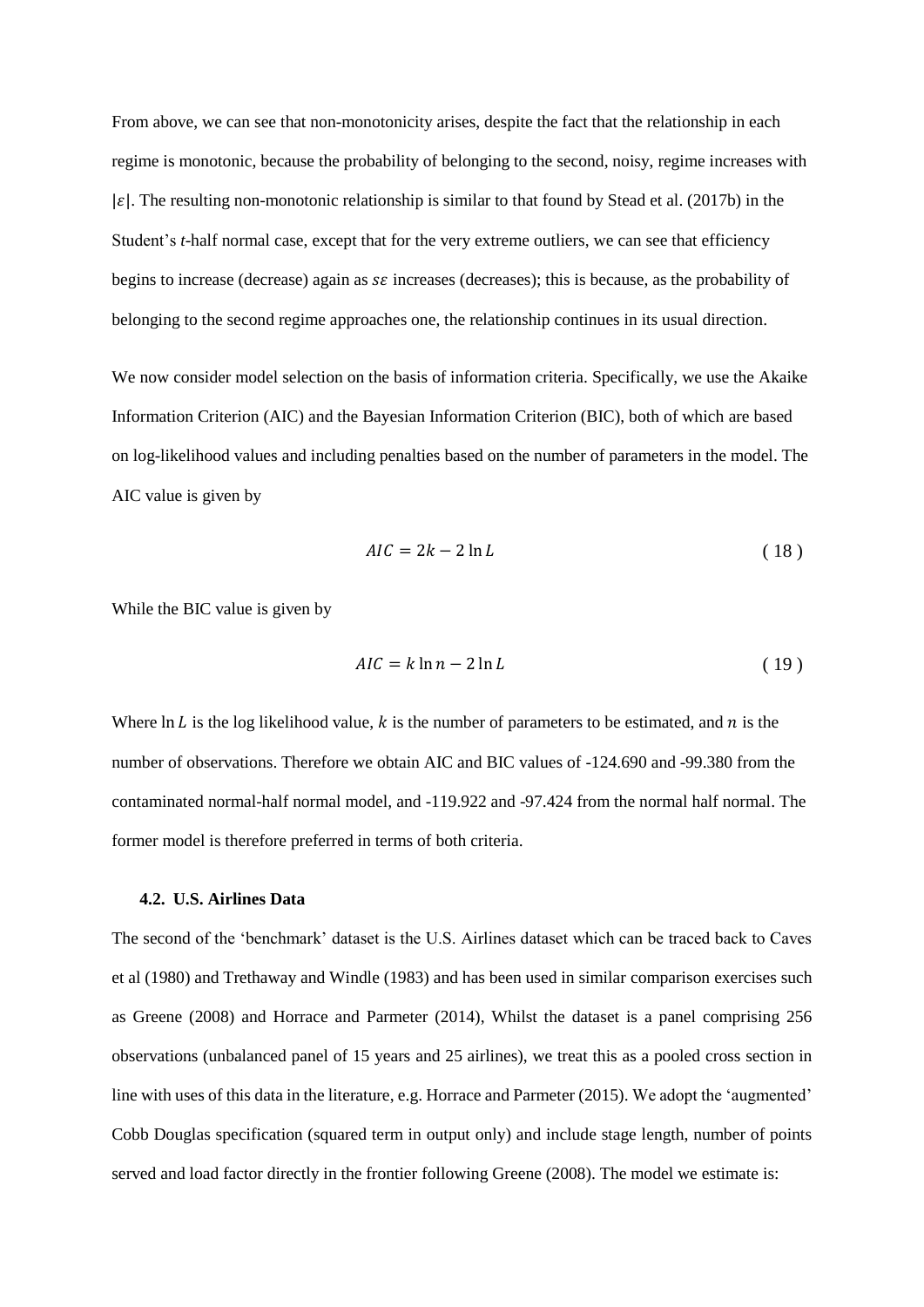$$
\ln(c_i/p_i) = \beta_0 + \beta_1 \ln q_i + \beta_2 (\ln q_i)^2 + \beta_3 \ln(m_i/p_i) + \beta_4 \ln(f_i/p_i) + \beta_5 \ln(e_i/p_i)
$$
  
+ 
$$
\beta_6 \ln(l_i/p_i) + \beta_7 \ln stages_i + \beta_7 \ln points_i + \beta_7 load fctr_i + \varepsilon_i
$$
 (20)

Where  $c$  is total cost,  $q$  is an index of outputs, stages is stage length, *points* is the number of points served, load f ctr is the load factor, and  $m, f, e, l$  and  $p$  are input prices for materials, fuel, equipment, labour and property, respectively. The estimated parameters and standard errors are shown in [Table 3.](#page-14-0)

<span id="page-14-0"></span>

|                                                | <b>Contaminated Normal-Half Normal</b> |       |     | Normal-Half Normal |       |        |
|------------------------------------------------|----------------------------------------|-------|-----|--------------------|-------|--------|
|                                                | Estimate                               | s.e.  | Sig | Estimate           | s.e.  | Sig    |
| $\beta_0$                                      | 2.237                                  | 0.237 | *** | 2.242              | 0.275 | ***    |
| $\beta_1$ (ln $q_i$ )                          | 0.980                                  | 0.019 | *** | 0.961              | 0.018 | ***    |
| $\beta_2$ ((ln $q_i$ ) <sup>2</sup> )          | 0.031                                  | 0.006 | *** | 0.025              | 0.005 | ***    |
| $\beta_3$ (ln( $m_i/p_i$ ))                    | 0.804                                  | 0.098 | *** | 0.774              | 0.090 | ***    |
| $\beta_4$ (ln(f/p <sub>i</sub> ))              | $-0.009$                               | 0.017 |     | $-0.022$           | 0.018 |        |
| $\beta_5$ (ln(e <sub>i</sub> /p <sub>i</sub> ) | 0.086                                  | 0.064 |     | 0.060              | 0.064 |        |
| $\beta_6$ (ln(l <sub>i</sub> /p <sub>i</sub> ) | 0.088                                  | 0.093 |     | 0.147              | 0.080 | $\ast$ |
| $\beta_7$ (ln stages <sub>i</sub> )            | $-0.146$                               | 0.026 | *** | $-0.160$           | 0.026 | ***    |
| $\beta_8$ (ln points <sub>i</sub> )            | 0.151                                  | 0.024 | *** | 0.150              | 0.026 | ***    |
| $\beta_9$ (loadfctr <sub>i</sub> )             | $-1.186$                               | 0.190 | *** | $-1.052$           | 0.174 | ***    |
| $\sigma_u$                                     | 0.082                                  | 0.080 |     | 0.088              | 0.031 |        |
| $\sigma_{\nu}$ 1                               | 0.058                                  | 0.045 |     | 0.088              | 0.011 |        |
| $\sigma_{v2}$                                  | 0.138                                  | 0.045 |     |                    |       |        |
| n                                              | 0.680                                  | 0.208 |     | 1.000              |       |        |
| Log Likelihood                                 | 221.326                                |       |     | 218.523            |       |        |

**Table 3:** Outputs from the contaminated normal-half normal model (airline data)

Statistical significance at the: \* 10% level, \*\* 5% level, \*\*\* 1% level

The frontier parameter estimates are again similar between the ALS and latent class model. Indeed, the correlation coefficient between the residuals from each model is 0.992. Again, as shown i[n Table 4](#page-14-1) we find that the contaminated normal-half normal model yields a lower estimated  $VAR(u)$  and a higher estimated  $VAR(v)$  than the normal-half normal case. Note, however, that in this case the estimated total variance of the composed error is greater in the standard model.

<span id="page-14-1"></span>

|                    | Contaminated Normal-Half Normal | Normal-half normal |
|--------------------|---------------------------------|--------------------|
| VAR(u)             | 0 0299                          | 0.0321             |
| VAR(v)             | 0.0084                          | 0.0078             |
| $VAR(\varepsilon)$ | 0.0383                          | 0.0399             |

**Table 4:** Estimated error variances (airlines data)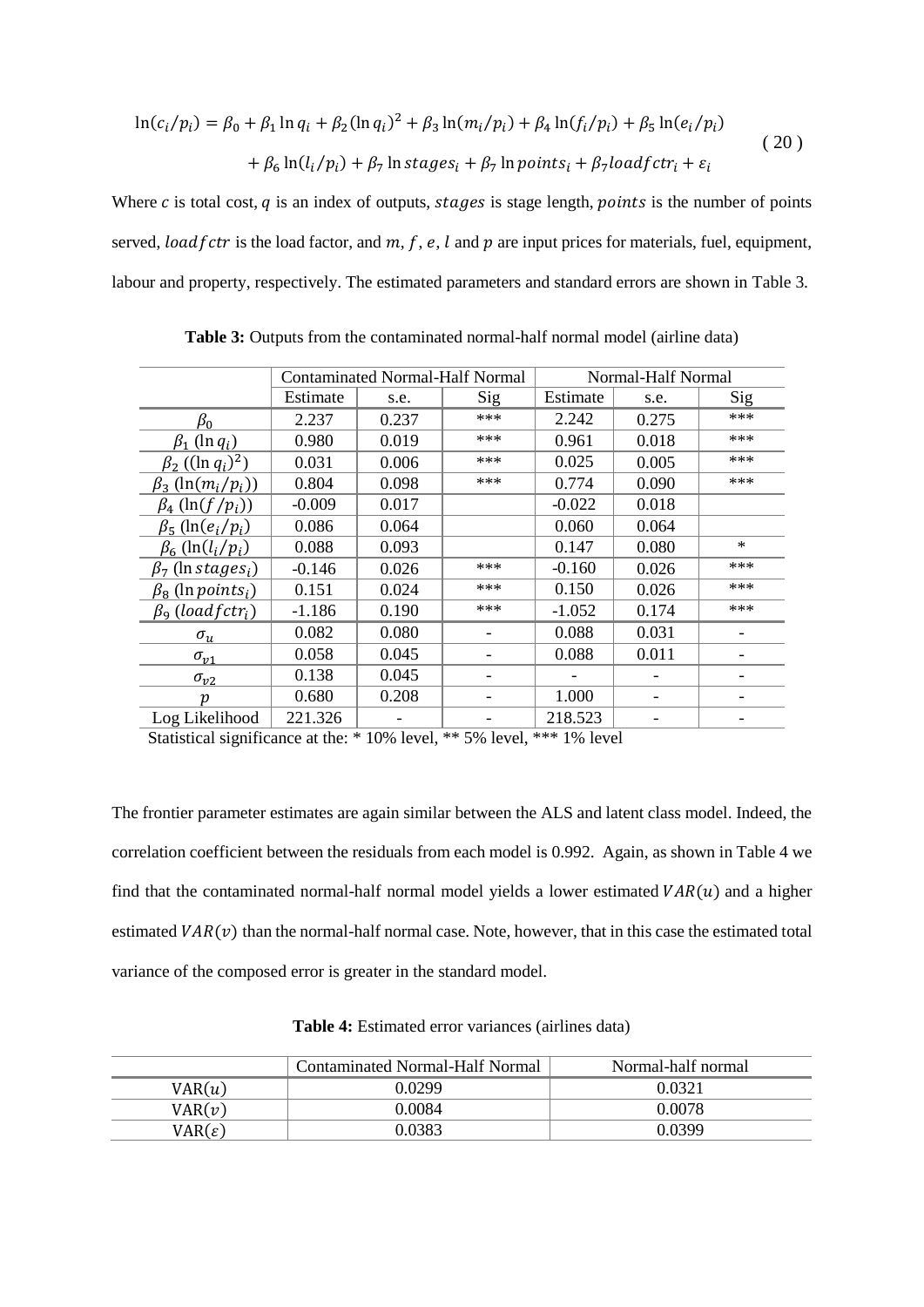Again, following from this we expect to see a narrower range of efficiency predictions, and a nonmonotonic relationship between the residuals and efficiency predictions observed with the electricity dataset. [Figure 3](#page-15-0) shows that the range of efficiency predictions is indeed narrower in the contaminated normal-half normal model; specifically, the efficiency predictions range from 0.881 to 0.964, with a mean of 0.937, compared to a range between 0.804 to 0.976, with a mean of 0.932 from the normalhalf normal model.



• Normal-Half Normal • Contaminated Normal-Half Normal

## **Figure 3:** Scatterplot of cost efficiency scores vs residuals (airlines data)

<span id="page-15-0"></span>Also as expected, we see a non-monotonic relationship between the residuals and the efficiency predictions as with the electricity data. Similarly [Figure 4](#page-16-0) shows how this results from the increasing probability that an observation belongs to the noisy regime as  $|\varepsilon|$  becomes large.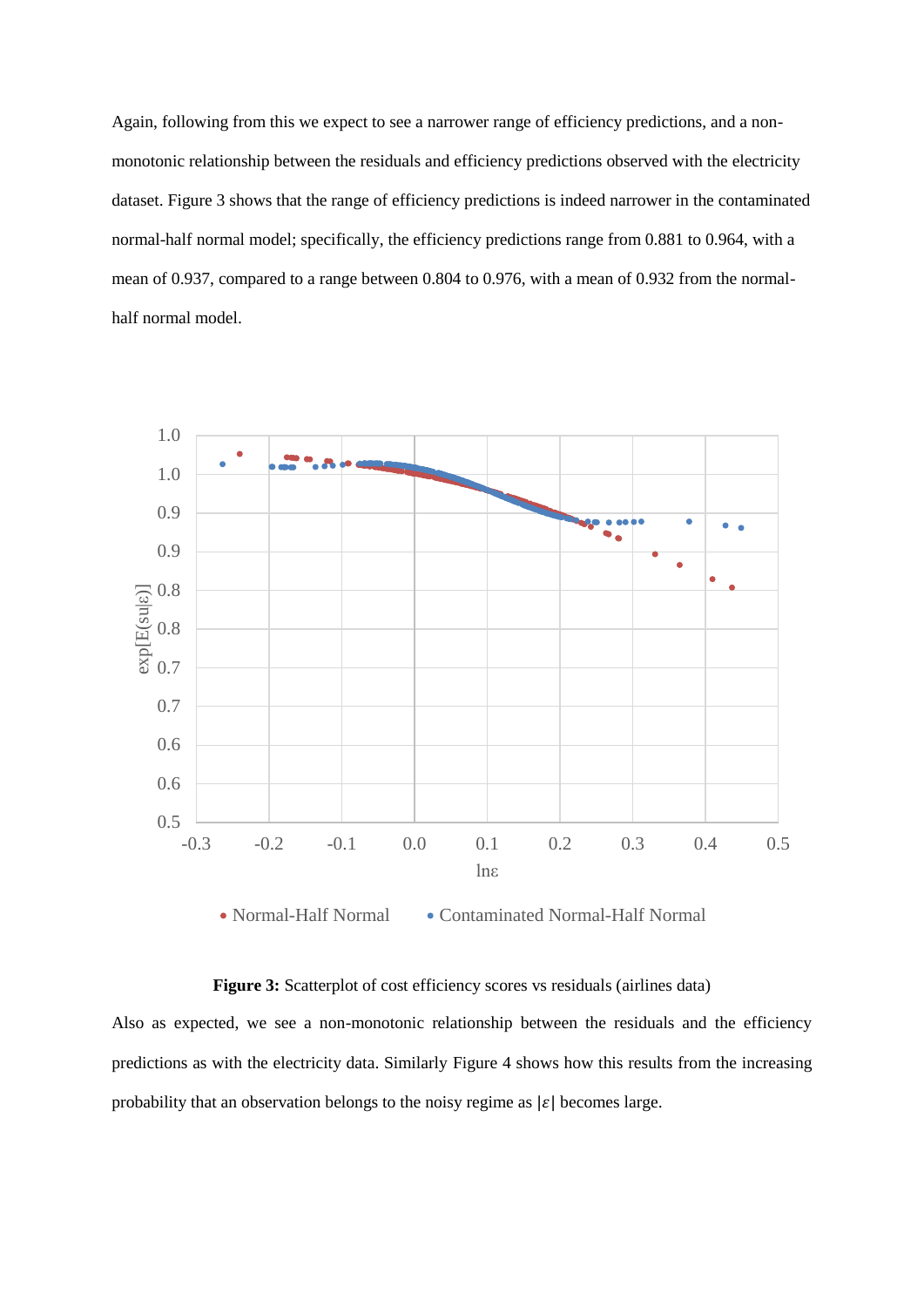

# <span id="page-16-0"></span>**Figure 4:** Efficiency Predictions and probabilities vs residuals (airlines data) Looking again at model selection, using the airlines data we obtain AIC and BIC values of -365.020 and -414.653 from the contaminated normal-half normal model and -370.504 and -413.046 from the normal-half normal model. Therefore the former model is again preferred on the basis of the AIC, although not in this case on the basis of the BIC.

## **4.3. Synthesis of empirical examples**

The two empirical examples demonstrate several important features of our proposed modelling approach. Firstly, the model is implementable using two commercial software packages. Such a finding is important from the perspective demonstrating that this model has potential for wide uptake within the practitioner community.

Secondly, in both examples both the parameter estimates and the majority of the efficiency predictions are similar between the Contaminated Normal-Half Normal SF model and the Normal-Half Normal SF model. The difference lies in the way that observations in which  $|\varepsilon|$  is large are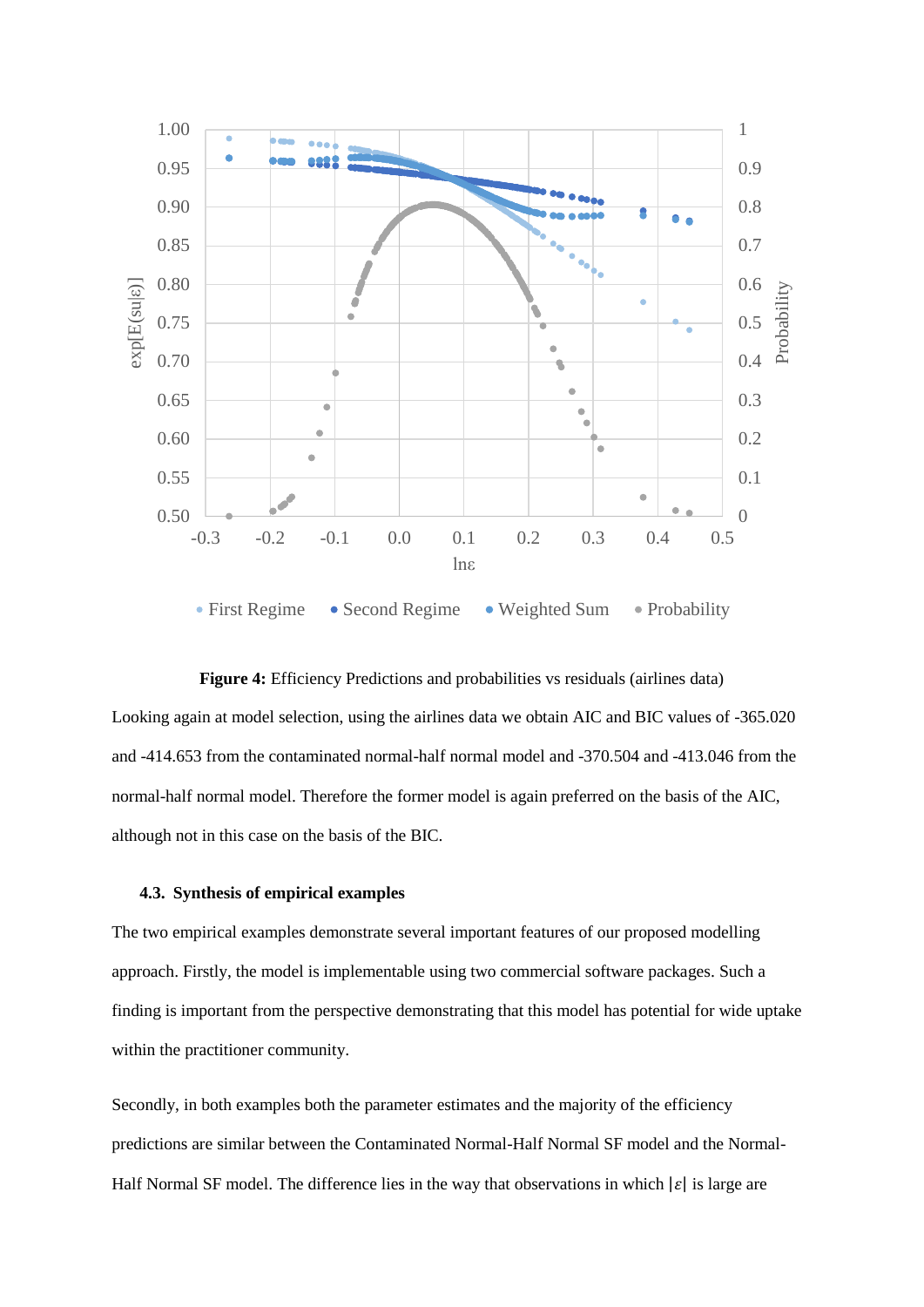handled by the models: in the standard SF model, these are treated as observations in which efficiency is very high or low, while in the contaminated normal-half normal model they are treated as outliers with large  $|\nu|$ . That is, those observations with the large residuals are likely to be drawn from a noise distribution with large variance. Hence the 'best' predictor of efficiency is closer to the unconditional mean than would be had the noise been drawn from a tighter distribution. As a result, the Contaminated Normal-Half Normal model yields a more restricted set of efficiency predictions.

Thirdly, efficiency predictions from the contaminated normal-half normal model based on the conditional expectation are no longer monotonic with respect to residuals. This is in contrast to the normal-half normal model. Practically this result means that the contaminated normal-half normal considers that large outliers are primarily generated by noise and as such the conditional expectation of efficiency gravitates toward the unconditional mean of efficiency. That is the best that can be cleaned from this (unreliable data). This potentially has useful incentive properties for overcoming informational asymmetries in economic regulation, particularly in terms of discouraging firms to try and game the process by submitting too favourable data into the process e.g. under reporting costs in the case of cost benchmarking.

Fourthly, we have shown that in both datasets considered, at least one of the model selection criteria support the use of the contaminated normal/half normal model over the simpler normal/half normal model. Thus there are statistical fit reasons for preferring our proposed model in these cases. However, in general we would caution on sole reliance of statistical criteria to select between the two models. Given the similarity in model parameter estimates and the similarity in the majority of the efficiency predictions, we suggest that an important consideration is whether the analyst or key stakeholders are concerned about the extremes of the efficiency distribution. In economic regulation applications, this is often the case since the extreme observations may represent a company subject to the regulatory regime. As such the proposed model, which yields a less extreme distribution of efficiency predictions, may still be an important candidate model for regulatory consideration even if model fit criteria do not indicate superiority. What this is highlighting is that statistical fit criteria relate to all observations, however we are highlighting that there are some observations that appear to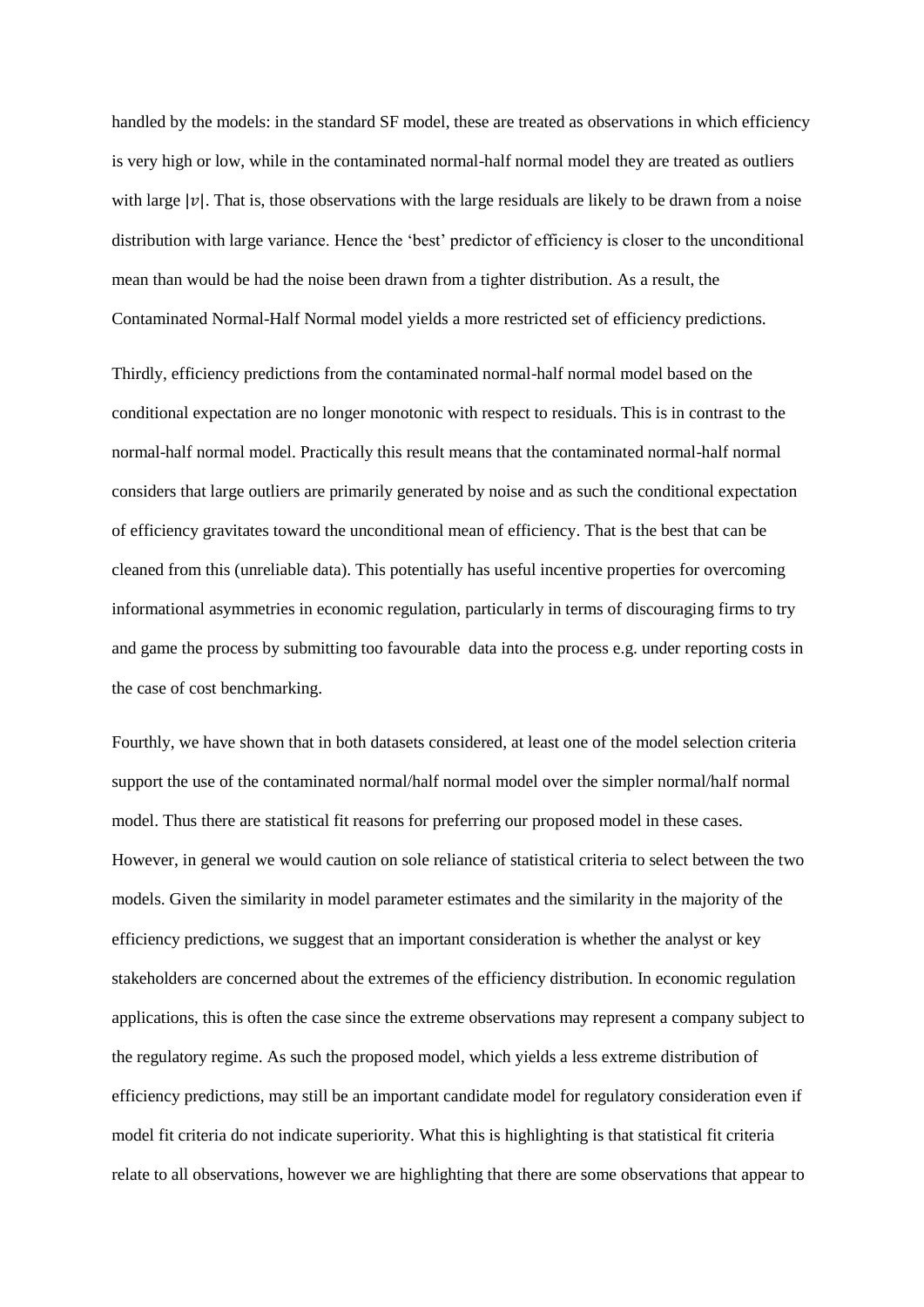have odd (potentially implausible) efficiency predictions in the simple normal/half normal model, which the contaminated rectifies. This issue may or may not be picked up prominently by model fit criteria, it depends on the extent of the extreme observations, in terms of their frequency relative to the sample size and the magnitude of anomalies.

## <span id="page-18-0"></span>**5. Conclusions**

This paper explores the literature on handling outliers in stochastic frontier analysis and proposes an alternative SF model. This is a really important issue particularly when using n accountancy measure for the dependent variable such as cost, revenue or profit. Given differing accounting practices, and that accounting data can often be collected from multiple sources for different firms, there can heteroskedasticity associated with noise across observations. We build on recent work by Stead et al. (2017a; 2017b) which uses simulation to combine a heavy tailed distributions for  $\nu$  with commonlyused distributions for  $u$ , but propose the contaminated normal distribution for  $v$ : this has the advantage that if the convolution of the normal distribution and any given distribution for  $u$  has a closed form, then so will the convolution of the contaminated normal distribution and the distribution of  $u$ , removing the need for simulation while retaining the advantages of the aforementioned studies, such as allowing for heavy tails in  $v$  – the scale contaminated normal distribution always has excess kurtosis – and allowing for various different inefficiency distributions. Furthermore, as with the SF model with Student's  $t$  distributed  $v$ , the model nests the standard SF model and allows for varying degrees of kurtosis depending upon the estimated scale and mixing parameters of the contaminated normal error component.

We discuss derivation of the model and approaches to obtaining point predictors for efficiency, which are straightforward, and apply the model to estimate cost frontier using two different datasets: the Christensen and Greene (1976) dataset on electricity generation, and the Caves et al. (1984) dataset on airlines. In both applications, we show that the contaminated normal-half normal model yields similar estimates of the frontier parameters, but higher estimated  $VAR(v)$  and lower estimated  $VAR(u)$  than the standard SF model, and that as a result, the range of estimated efficiency predictions is considerably smaller. We also find, as in the Student's *t*-half normal model, that there is a non-monotonic relationship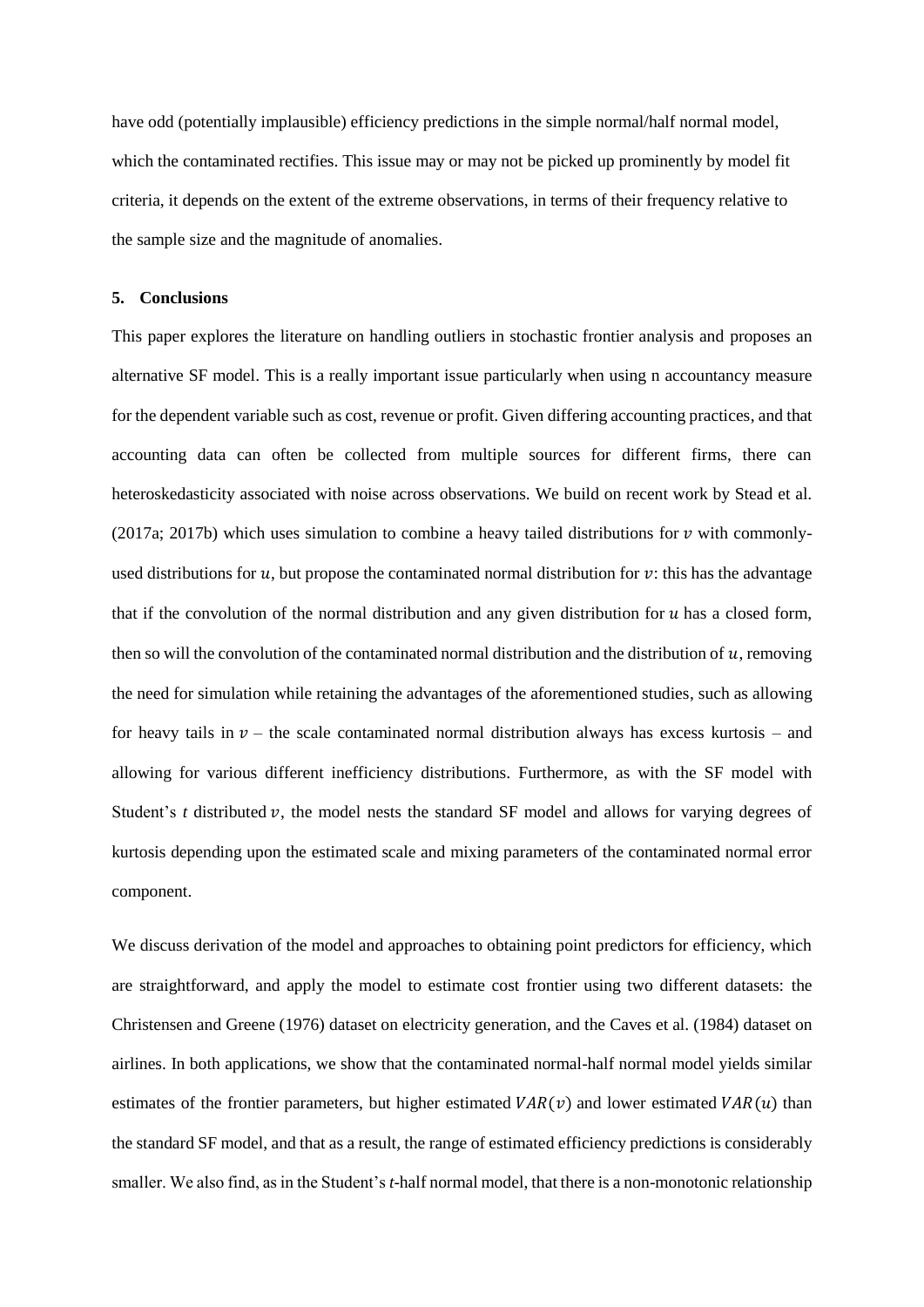between the residuals and efficiency predictions from the contaminated normal-half normal model, as the probability of an observation being an outlier increases with  $|\varepsilon|$ .

In terms of model selection, we find that the contaminated normal-half normal model is preferred to the standard model on the basis of the AIC and BIC in our electricity application, whereas in our application to the airlines data, we find that the model is preferred to the standard model on the basis of the AIC but not the BIC. Overall, this emphasises the importance of controlling for outliers in SFA.

We envisage that our model is attractive on a regulatory setting where the data refers to many regulated firms under the same regime. As such a credible distribution of efficiency is essential for the model to be used to support robust and transparent incentive setting. We have shown that the model can easily be estimated within two commonly available econometric software packages (and this has been demonstrated here for two datasets) and this coupled with the frontier parameter estimates being found to be comparable with the simpler normal/half normal model, should provide confidence that the model is a potential candidate model for use by practitioners. Further, we highlight that the non-monotonicity of efficiency predictions to residuals may actually have attractive incentive properties in regulatory settings in terms of eliciting truly comparable dependent variable data (e.g. cost, revenue, profit) from regulated firms.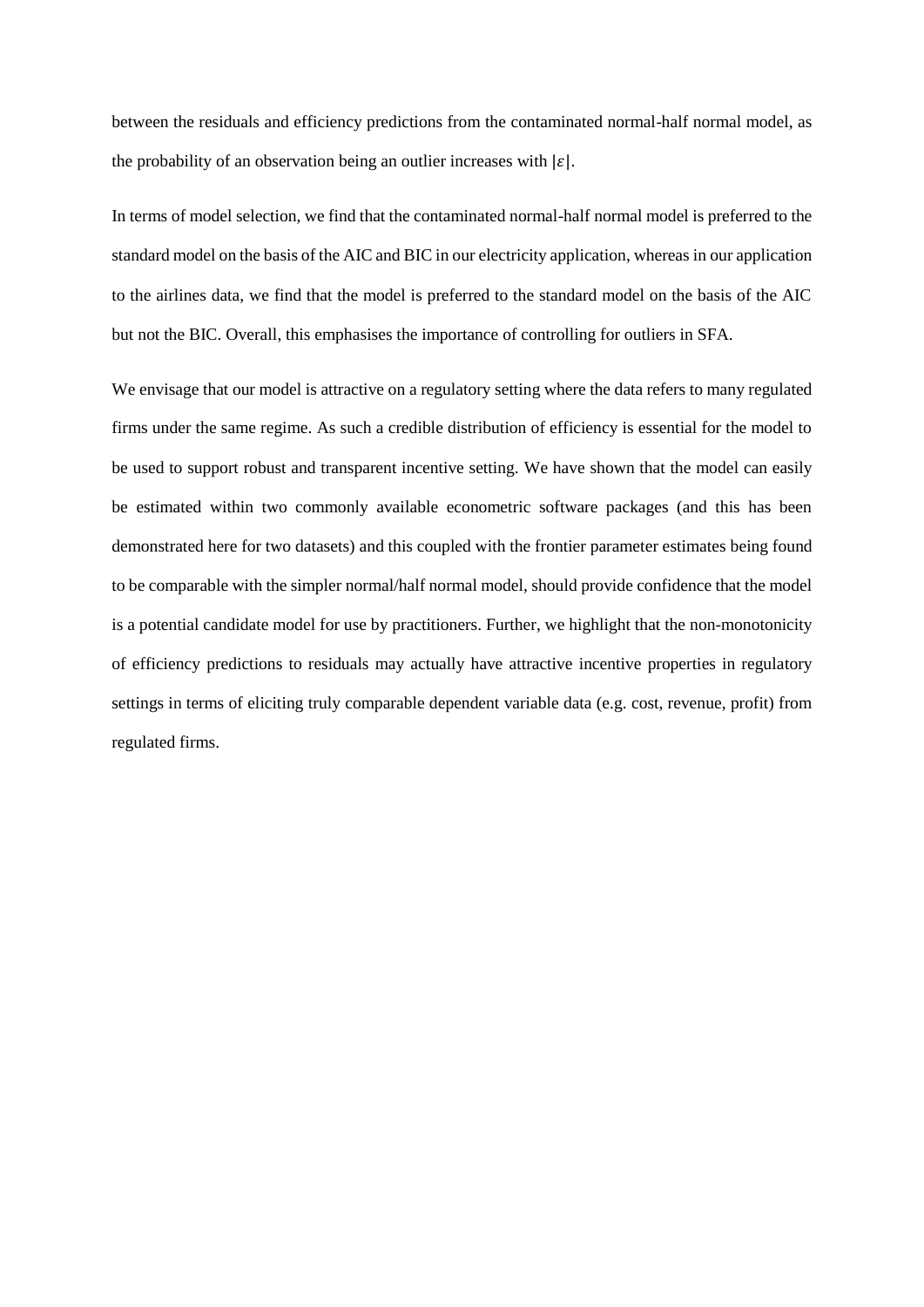## **6. References**

- Aigner, D., Lovell, C.A.K. and Schmidt, P. 1977. Formulation and estimation of stochastic frontier production function models. *Journal of Econometrics.* **6**(1), pp.21-37.
- Caudill, S.B. and Ford, J.M. 1993. Biases in frontier estimation due to heteroscedasticity. *Economics Letters.* **41**(1), pp.17-20.
- Caudill, S.B., Ford, J.M. and Gropper, D.M. 1995. Frontier Estimation and Firm-Specific Inefficiency Measures in the Presence of Heteroscedasticity. *Journal of Business & Economic Statistics.* **13**(1), pp.105-111.
- Caves, D.W., Christensen, L.R. and Tretheway, M.W. 1984. Economies of Density versus Economies of Scale: Why Trunk and Local Service Airline Costs Differ. *The RAND Journal of Economics.* **15**(4), pp.471-489.
- Christensen, L.R. and Greene, W.H. 1976. Economies of Scale in U.S. Electric Power Generation. *Journal of Political Economy.* **84**(4), pp.655-676.
- Greene, W.H. 2003. Simulated Likelihood Estimation of the Normal-Gamma Stochastic Frontier Function. *Journal of Productivity Analysis.* **19**(2), pp.179-190.
- Gupta, A.K. and Nguyen, N. 2010. Stochastic frontier analysis with fat-tailed error models applied to WHO health data. *International Journal of Innovative Management, Information & Production.* **1**(1), pp.43-48.
- Hadri, K. 1999. Estimation of a Doubly Heteroscedastic Stochastic Frontier Cost Function. *Journal of Business & Economic Statistics.* **17**(3), pp.359-363.
- Horrace, W.C. and Parmeter, C.F. 2015. A Laplace Stochastic Frontier Model. *Econometric Reviews.* pp.1-27.
- Horrace, W.C. and Schmidt, P. 1996. Confidence statements for efficiency estimates from stochastic frontier models. *Journal of Productivity Analysis.* **7**(2), pp.257-282.
- Huber, P.J. 1964. Robust Estimation of a Location Parameter. *The Annals of Mathematical Statistics.* **35**(1), pp.73-101.
- Jondrow, J., Knox Lovell, C.A., Materov, I.S. and Schmidt, P. 1982. On the estimation of technical inefficiency in the stochastic frontier production function model. *Journal of Econometrics.* **19**(2), pp.233-238.
- Kumbhakar, S.C., Parmeter, C.F. and Tsionas, E.G. 2013. A zero inefficiency stochastic frontier model. *Journal of Econometrics.* **172**(1), pp.66-76.
- Meeusen, W. and van Den Broeck, J. 1977. Efficiency Estimation from Cobb-Douglas Production Functions with Composed Error. *International Economic Review.* **18**(2), pp.435-444.
- Nguyen, N. 2010. *Estimation of Technical Efficiency in Stochastic Frontier Analysis*. PhD thesis, Bowling Green State University.
- Nylund, K.L., Asparouhov, T. and Muthén, B.O. 2007. Deciding on the Number of Classes in Latent Class Analysis and Growth Mixture Modeling: A Monte Carlo Simulation Study. *Structural Equation Modeling: A Multidisciplinary Journal.* **14**(4), pp.535-569.
- Reifschneider, D. and Stevenson, R. 1991. Systematic Departures from the Frontier: A Framework for the Analysis of Firm Inefficiency. *International Economic Review.* **32**(3), pp.715-723.
- Schwarz, G. 1978. Estimating the Dimension of a Model. pp.461-464.
- Stead, A.D., Wheat, P. and Greene, W.H. 2017. *Robust Stochastic Frontier Analysis: A Student's t-Half Normal Model with Application to Highways Maintenance Costs in England*. Working Paper. University of Leeds, Insitute for Transport Studies.
- Stead, A.D., Wheat, P. and Greene, W.H. 2018. Estimating efficiency in the presence of extreme outliers: A logistic-half normal stochastic frontier model with application to highway maintenance costs in England. In: Greene, W.H., Khalaf, L., Makdissi, P., Sickles, R.C., Veall, M. and Voia, M. eds. *Productivity and Inequality.* Springer, pp.1-19.
- Tancredi, A. 2002. *Accounting for heavy tails in stochastic frontier models*. Working Paper No. 2002.16. Department of Statistical Sciences, University of Padua.
- Train, K.E. 2009. *Discrete Choice Methods with Simulation.* Second ed. Cambridge University Press.